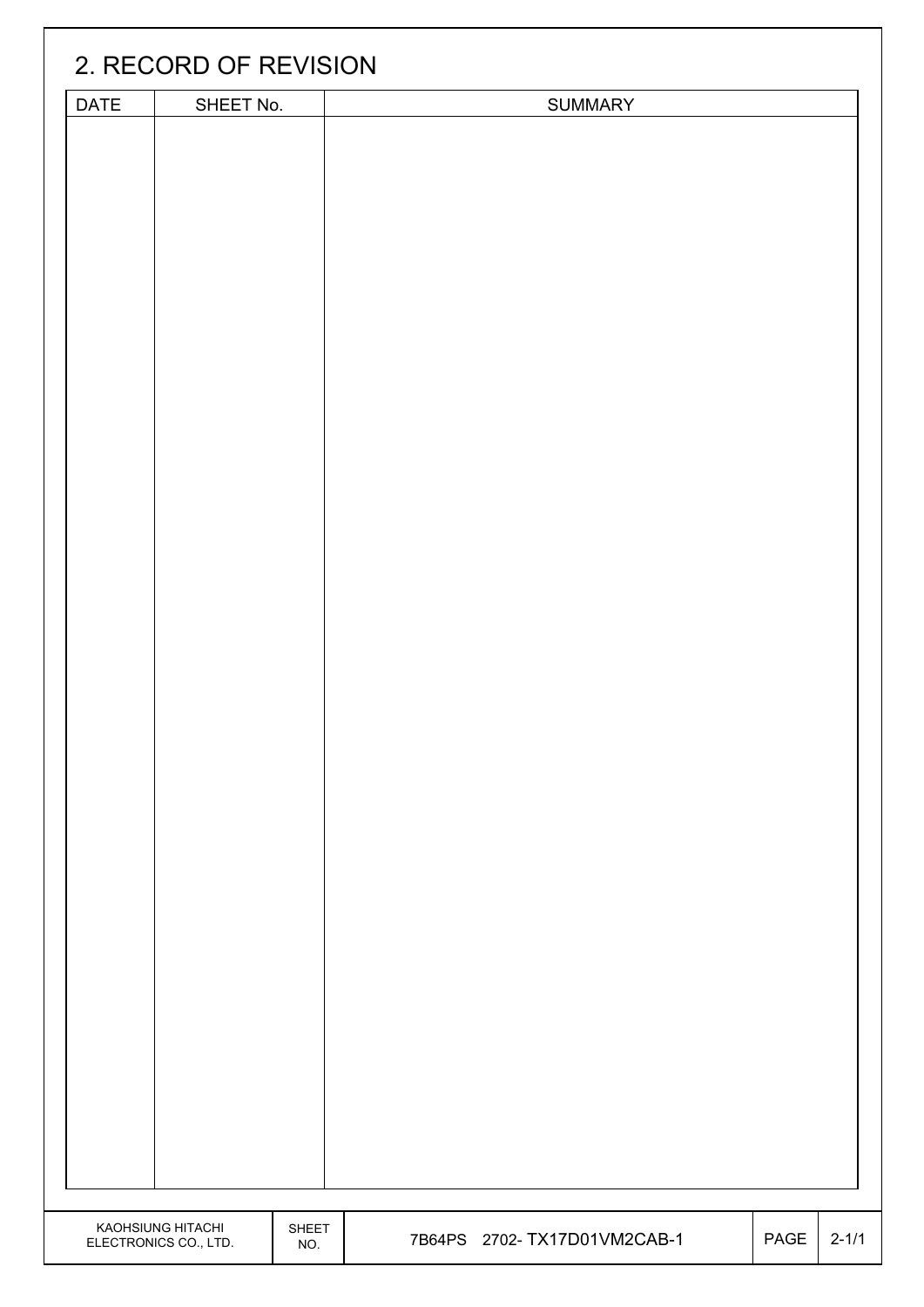## 3. GENERAL DATA

### 3.1 DISPLAY FEATURES

This module is a 6.5" VGA of 4:3 format amorphous silicon TFT. The pixel format is vertical stripe and sub pixels are arranged as R (red), G (green), B (blue) sequentially. This display is RoHS compliant, COG (chip on glass) technology and LED backlight are applied on this display.

| Part Name                      | TX17D01VM2CAB                                                    |
|--------------------------------|------------------------------------------------------------------|
| Module Dimensions              | 153.0(W) mm x 118.0(H) mm x 9.1 (D) mm typ.                      |
| <b>LCD Active Area</b>         | 132.48(W) mm x 99.36(H) mm                                       |
| <b>Pixel Pitch</b>             | $0.207(W)$ mm x 0.207 (H) mm                                     |
| Resolution                     | 640 x 3(RGB)(W) x 480(H) dots                                    |
| <b>Color Pixel Arrangement</b> | R, G, B Vertical stripe                                          |
| LCD Type                       | Transmissive Color TFT; Normally White                           |
| Display Type                   | <b>Active Matrix</b>                                             |
| Number of Colors               | 262k Colors                                                      |
| <b>Backlight</b>               | 12 LEDs (3 series x 4)                                           |
| Weight                         | 190g                                                             |
| Interface                      | C-MOS; 18-bit RGB; 31 pins                                       |
| <b>Power Supply Voltage</b>    | 3.3V for LCD; 12V for Backlight                                  |
| <b>Power Consumption</b>       | 0.47 W for LCD; 4.08 W for Backlight                             |
| <b>Viewing Direction</b>       | 12 O'clock (without image inversion and least brightness change) |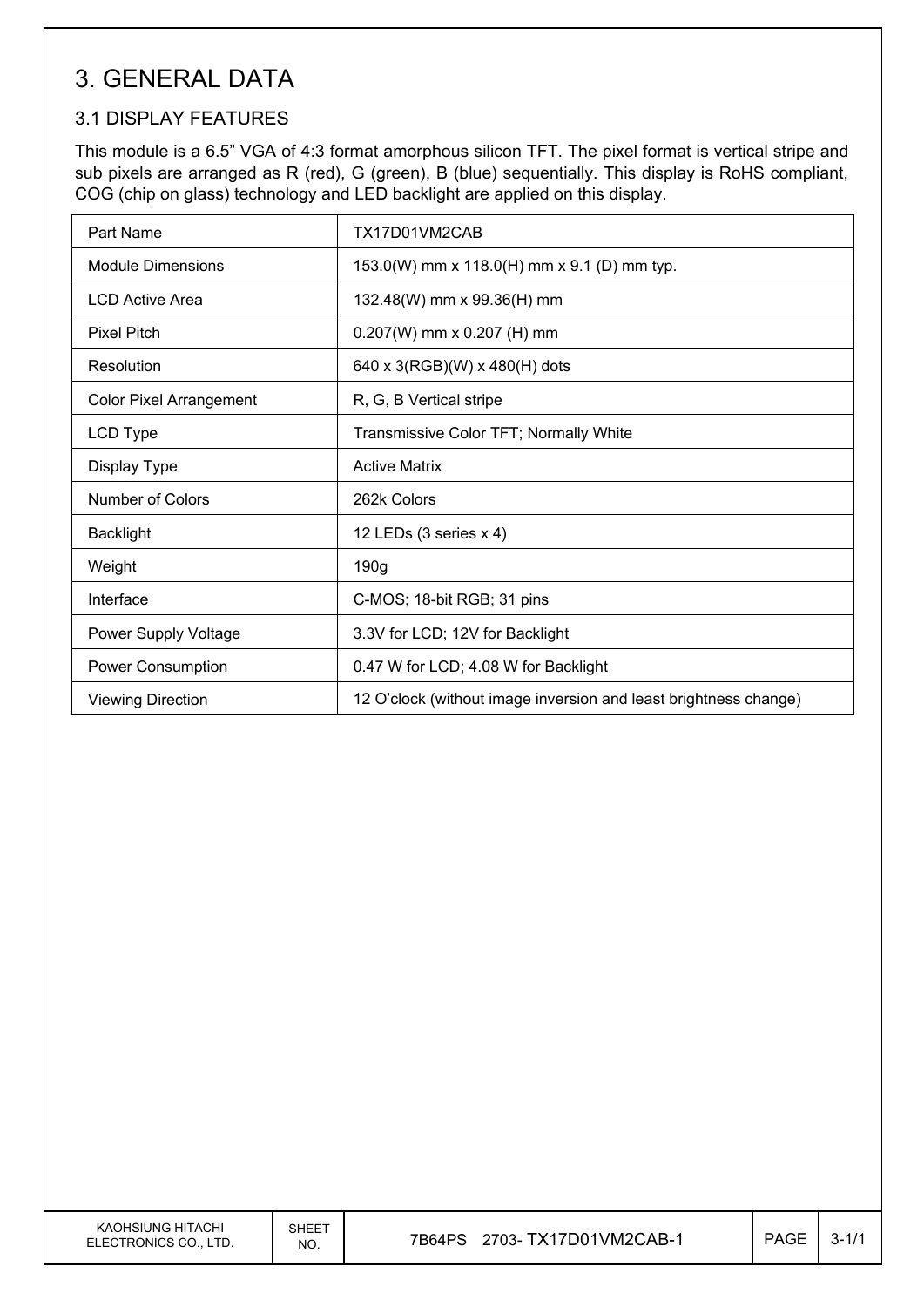# 4. ABSOLUTE MAXIMUM RATINGS

 $\overline{\phantom{a}}$ 

| Item                           | Symbol | Min.                     | Max.      | Unit              | Remarks |
|--------------------------------|--------|--------------------------|-----------|-------------------|---------|
| <b>Supply Voltage</b>          | VDD    | $-0.3$                   | 5         |                   |         |
| Input Voltage of Logic         | VI     | $-0.3$                   | $VDD+0.3$ |                   | Note 1  |
| <b>Operating Temperature</b>   | Top    | $-20$                    | 70        | $\degree$ C       | Note 2  |
| Storage Temperature            | Tst    | $-30$                    | 80        | $^{\circ}$ $\cap$ | Note 2  |
| <b>Backlight Input Voltage</b> | VLED   | $\overline{\phantom{0}}$ | 15        |                   |         |

Note 1: The rating is defined for the signal voltages of the interface such as CLK, DE, Hsync, Vsync and RGB data bus.

Note 2: The maximum rating is defined as above based on the temperature on the panel surface, which might be different from ambient temperature after assembling the panel into the application. Moreover, some temperature-related phenomenon as below needed to be noticed:

- Background color, contrast and response time would be different in temperatures other than  $25^{\circ}$ C.

- Operating under high temperature will shorten LED lifetime.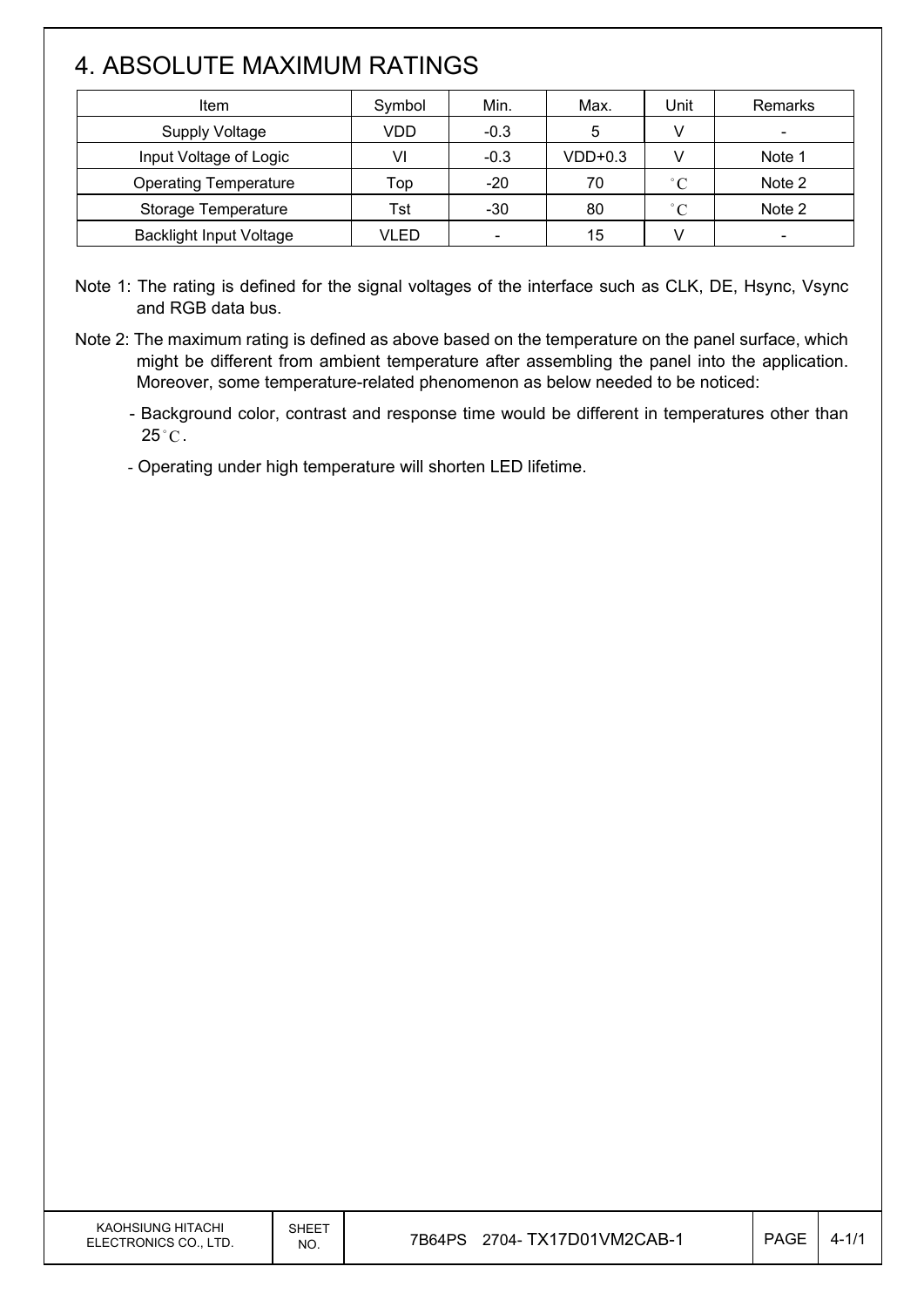# 5. ELECTRICAL CHARACTERISTICS

### 5.1 LCD CHARACTERISTICS

 $\mathsf{I}$ 

|  |  | $T_a = 25$ °C, VSS = 0V |
|--|--|-------------------------|
|  |  |                         |

| Item                   | Symbol                     | Condition                | Min.       | Typ.                         | Max.   | Unit       | Remarks                  |
|------------------------|----------------------------|--------------------------|------------|------------------------------|--------|------------|--------------------------|
| Power Supply Voltage   | VDD                        |                          | 3.0        | 3.3                          | 3.6    | v          | -                        |
|                        | VI                         | "H" level                | 0.7VDD     |                              | VDD    |            | Note 1                   |
| Input Voltage of Logic |                            | "L" level                | <b>VSS</b> | $\qquad \qquad \blacksquare$ | 0.3VDD | V          |                          |
| Power Supply Current   | <b>IDD</b>                 | $VDD=3.3V$               |            | 116                          | 145    | mA         | Note 2                   |
| <b>Vsync Frequency</b> | $f_{v}$                    | $\overline{\phantom{a}}$ | 54         | 60                           | 66     | Hz         | $\overline{\phantom{a}}$ |
| <b>Hsync Frequency</b> | $f_{\scriptscriptstyle H}$ |                          | 27.86      | 31.5                         | 37.62  | <b>KHz</b> | $\overline{\phantom{a}}$ |
| <b>CLK Frequency</b>   | CLK                        |                          | 22.29      | 25.2                         | 37.62  | <b>MHz</b> |                          |

Note 1: The rating is defined for the signal voltages of the interface such as DE, CLK and RGB data bus.

Note 2: An all black check pattern is used when measuring IDD.  $f_v$  is set to 60 Hz.

### 5.2 BACKLIGHT CHARACTERISTICS

| <u>J.Z DAUNLIUNI UNARAUTERISTIUS</u><br>$T_a = 25$ °C |        |                   |      |      |                          |      |         |
|-------------------------------------------------------|--------|-------------------|------|------|--------------------------|------|---------|
| Item                                                  | Symbol | Condition         | Min. | Тур. | Max.                     | Unit | Remarks |
| <b>LED Input Voltage</b>                              | VLED   |                   | 11.7 | 12   | 12.3                     |      | Note1   |
| <b>LED Forward Current</b>                            | ILED   | 0V; 0% duty       | 320  | 340  | 360                      |      |         |
| (Dim Control)                                         |        | 3.3VDC; 100% duty | 24   | 30   | 36                       | mA   | Note 2  |
| LED lifetime                                          |        | 340 mA            |      | 70K  | $\overline{\phantom{a}}$ | hrs  | Note 3  |

Note 1: As Fig. 5.1 shown, LED current is constant, 340 mA, controlled by the LED driver when applying 12V VLED.

Note 3: The estimated lifetime is specified as the time to reduce 50% brightness by applying 340 mA at  $25^{\circ}$ C.



Note 2: Dimming function can be obtained by applying DC voltage or PWM signal from the display interface CN1. The recommended PWM signal is  $1K \sim 10K$  Hz with 3.3V amplitude.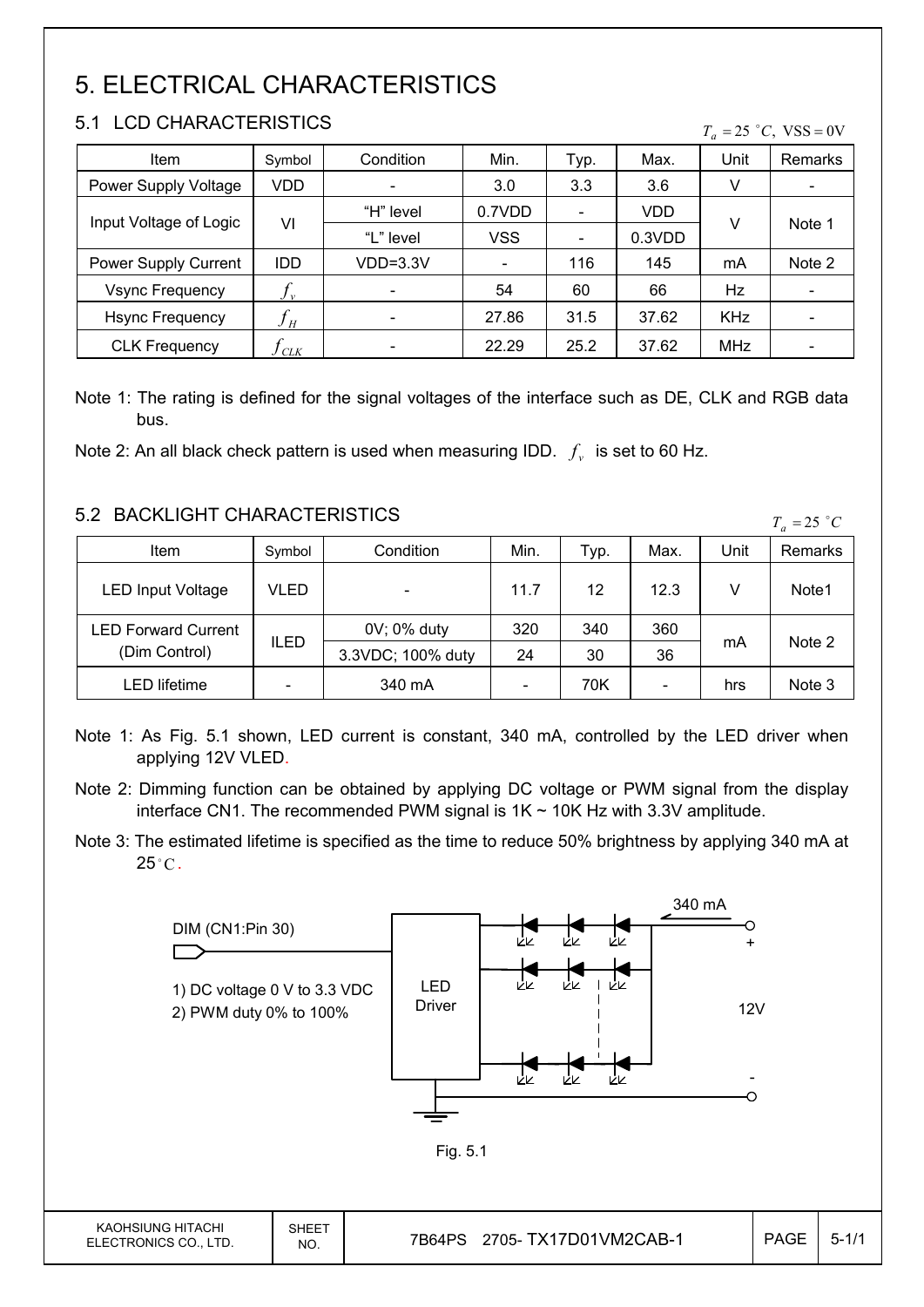## 6. OPTICAL CHARACTERISTICS

The optical characteristics are measured based on the conditions as below:

- Supplying the signals and voltages defined in the section of electrical characteristics.
- The backlight unit needs to be turned on for 30 minutes.
- The ambient temperature is 25 $^{\circ}$ C.
- In the dark room around 500~1000 lx, the equipment has been set for the measurements as shown in Fig 6.1.

|                                     |                      |                          |                                                         |      |                          |                | $T_a = 25 °C$ , $f_v = 60$ Hz, VDD = 3.3V |         |
|-------------------------------------|----------------------|--------------------------|---------------------------------------------------------|------|--------------------------|----------------|-------------------------------------------|---------|
| Item                                |                      | Symbol                   | Condition                                               | Min. | Typ.                     | Max.           | Unit                                      | Remarks |
| <b>Brightness of White</b>          |                      | $\blacksquare$           |                                                         | 800  | 1000                     | $\blacksquare$ | cd/m <sup>2</sup>                         | Note 1  |
| <b>Brightness Uniformity</b>        |                      | $\overline{\phantom{a}}$ | $\phi = 0^{\circ}, \theta = 0^{\circ}$ ,<br>ILED=340 mA | 70   | $\overline{\phantom{a}}$ |                | $\%$                                      | Note 2  |
| <b>Contrast Ratio</b>               |                      | CR                       |                                                         | 300  | 600                      | $\blacksquare$ | $\blacksquare$                            | Note 3  |
| Response Time<br>(Rising + Falling) |                      | $T_r + T_f$              | $\phi = 0^{\circ}, \theta = 0^{\circ}$                  |      | 30                       |                | ms                                        | Note 4  |
| NTSC Ratio                          |                      |                          | $\phi = 0^{\circ}, \theta = 0^{\circ}$                  |      | 50                       |                | %                                         |         |
|                                     |                      | $\theta$ x               | $\phi = 0^\circ$ , CR $\geq 10$                         | 70   | 80                       |                |                                           |         |
|                                     |                      | $\theta x'$              | $\phi = 180^{\circ}$ , CR $\geq 10$                     | 70   | 80                       |                |                                           |         |
|                                     | <b>Viewing Angle</b> |                          | $\phi = 90^{\circ}$ , CR $\geq 10$                      | 50   | 60                       |                | Degree                                    | Note 5  |
|                                     |                      | $\theta$ y'              | $\phi = 270^\circ$ , CR $\geq 10$                       | 70   | 80                       |                |                                           |         |
|                                     |                      | X                        |                                                         | 0.52 | 0.57                     | 0.62           |                                           | Note 6  |
|                                     | Red<br>Y             |                          |                                                         | 0.30 | 0.35                     | 0.40           |                                           |         |
|                                     |                      | X                        |                                                         | 0.29 | 0.34                     | 0.39           |                                           |         |
| Color                               | Green                | Y                        |                                                         | 0.50 | 0.55                     | 0.60           |                                           |         |
| Chromaticity                        |                      | X                        | $\phi = 0^{\circ}, \theta = 0^{\circ}$                  | 0.09 | 0.14                     | 0.19           |                                           |         |
|                                     |                      | <b>Blue</b><br>Y         |                                                         | 0.06 | 0.11                     | 0.16           |                                           |         |
|                                     |                      | X                        |                                                         | 0.25 | 0.30                     | 0.35           |                                           |         |
|                                     | White<br>Y           |                          | 0.26                                                    | 0.31 | 0.36                     |                |                                           |         |

Note 1: The brightness is measured from the panel center point, P5 in Fig. 6.2, for the typical value.

Note 2: The brightness uniformity is calculated by the equation as below:

Brightness uniformity  $=\frac{1}{2}$  is  $\frac{1}{2}$  in  $\frac{1}{2}$  in  $\frac{1}{2}$  is  $\frac{1}{2}$  in  $\frac{1}{2}$  in  $\frac{1}{2}$  is  $\frac{1}{2}$  in  $\frac{1}{2}$  in  $\frac{1}{2}$  is  $\frac{1}{2}$  in  $\frac{1}{2}$  in  $\frac{1}{2}$  is  $\frac{1}{2}$  in  $\frac{1}{2}$  in  $\frac{$ Max.Brightness Brightness uniformity =  $\frac{\text{Min.~Brightness}}{\text{max.~S}}$ 

, which is based on the brightness values of the 9 points measured by BM-5 as shown in Fig. 6.2.

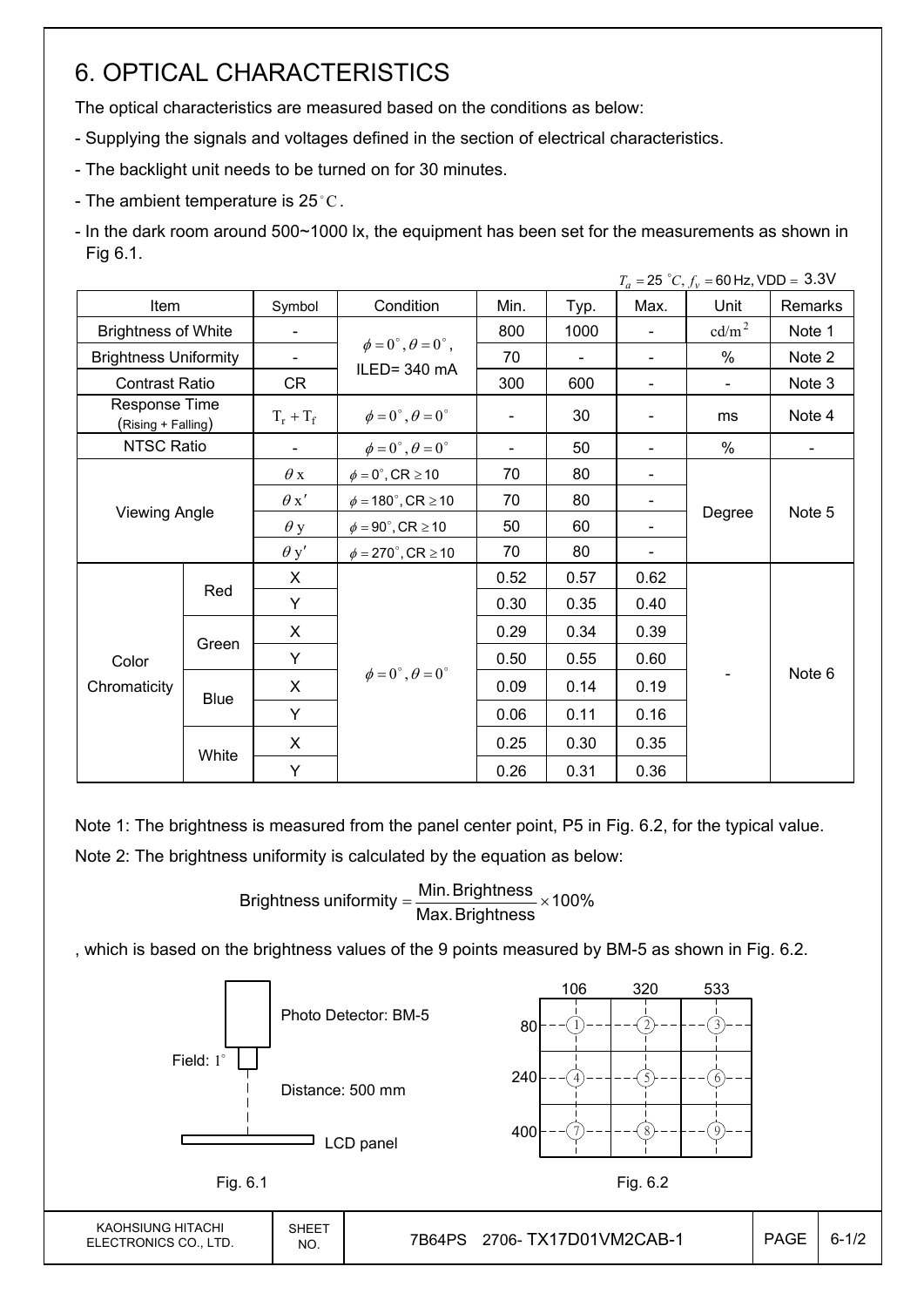Note 3: The Contrast Ratio is measured from the center point of the panel, P5, and defined as the following equation:

> Brightness of Black  $CR =$ Brightness of White

Note 4: The definition of response time is shown in Fig. 6.3. The rising time is the period from 90% brightness to 10% brightness when the data is from white to black. Oppositely, Falling time is the period from 10% brightness rising to 90% brightness.



Note 5: The definition of viewing angle is shown in Fig. 6.4. Angle  $\phi$  is used to represent viewing directions, for instance,  $\phi = 270^\circ$  means 6 o'clock, and  $\phi = 0^\circ$  means 3 o'clock. Moreover, angle  $\theta$  is used to represent viewing angles from axis Z toward plane XY.

 The viewing direction of this display is 12 o'clock, which means that a photograph with gray scale would not be reversed in color and the brightness change would be less from this direction. However, the best contrast peak would be located at 6 o'clock.





Note 6: The color chromaticity is measured from the center point of the panel, P5, as shown in Fig. 6.2.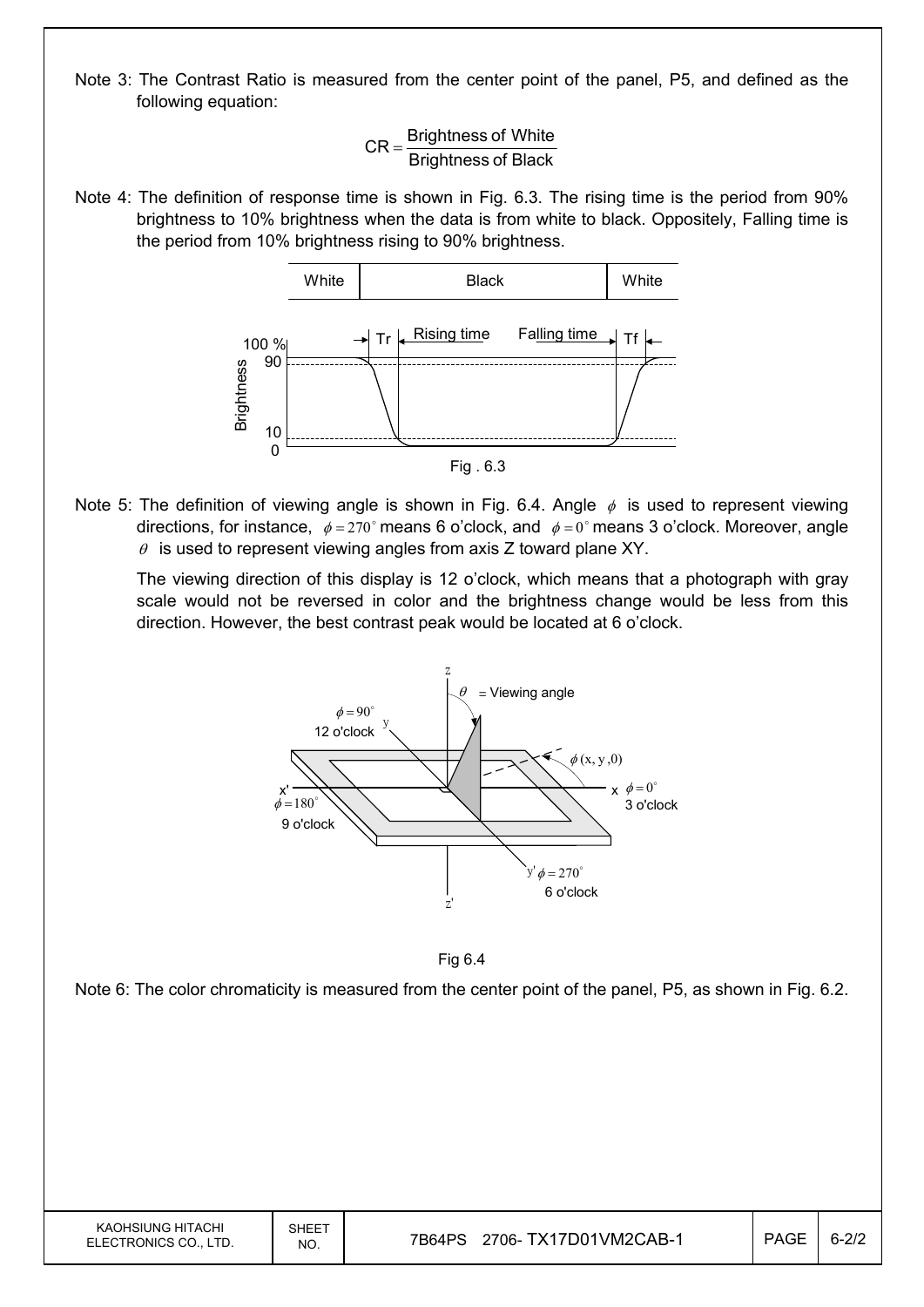

Note1: Signals are CLK, Hsync, Vsync, DE, SD, and RGB data bus.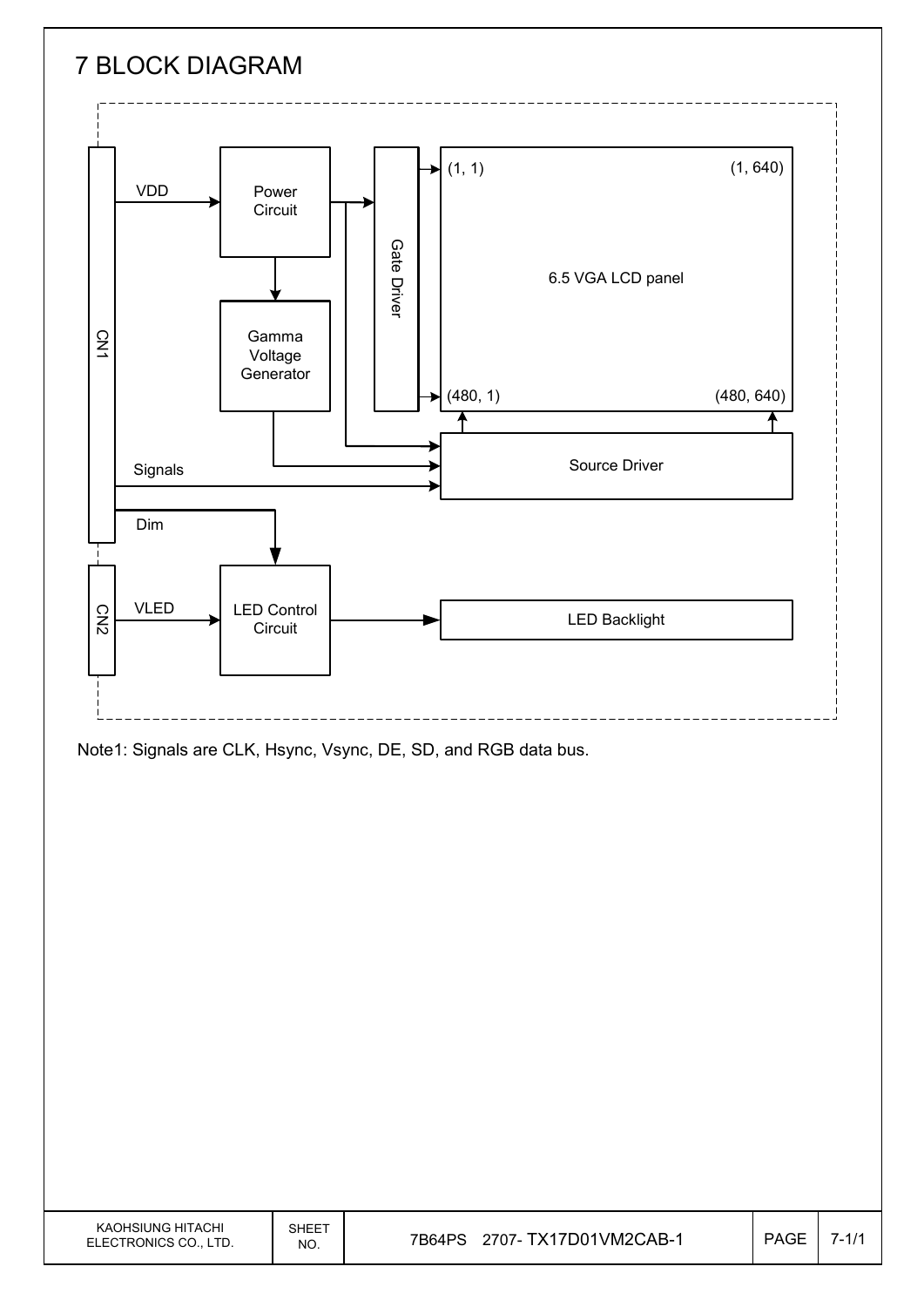## 8. RELIABILITY TESTS

| <b>Test Item</b>               | Condition                                                                                                                                |                                                                          |  |
|--------------------------------|------------------------------------------------------------------------------------------------------------------------------------------|--------------------------------------------------------------------------|--|
| High Temperature               | 1) Operating<br>2) 70 $^{\circ}$ C                                                                                                       | 240 hrs                                                                  |  |
| Low Temperature                | 1) Operating<br>2) -20 $^{\circ}$ C                                                                                                      | 240 hrs                                                                  |  |
| <b>High Temperature</b>        | 1) Storage<br>2) $80^{\circ}$ C                                                                                                          | 240 hrs                                                                  |  |
| Low Temperature                | 1) Storage<br>2) -30 $^{\circ}$ C                                                                                                        | 240 hrs                                                                  |  |
| <b>Heat Cycle</b>              | 1) Operating<br>2) $-20$ °C $-70$ °C<br>3) 3hrs~1hr~3hrs                                                                                 | 240 hrs                                                                  |  |
| <b>Thermal Shock</b>           | 1) Non-Operating<br>2) -35 $^{\circ}$ C $\leftrightarrow$ 85 $^{\circ}$ C<br>3) 0.5 hr ↔ 0.5 hr                                          | 240 hrs                                                                  |  |
| High Temperature &<br>Humidity | 1) Operating<br>2) 40°C & 85%RH<br>3) Without condensation<br>4) Note 3                                                                  | 240 hrs                                                                  |  |
| Vibration                      | 1) Non-Operating<br>2) 20~200 Hz<br>3) 3G<br>4) X, Y, and Z directions                                                                   | 1 hr for each direction                                                  |  |
| <b>Mechanical Shock</b>        | 1) Non-Operating<br>2) 10 ms<br>3) 50G<br>4) $\pm X$ , $\pm Y$ and $\pm Z$ directions                                                    | Once for each direction                                                  |  |
| <b>ESD</b>                     | 1) Operating<br>2) Tip: 200 pF, 250 $\Omega$<br>3) Air discharge for glass: $\pm$ 8KV<br>4) Contact discharge for metal frame: $\pm$ 8KV | 1) Glass: 9 points<br>2) Metal frame: 8 points<br>3) Connector: all pins |  |

Note 1: Display functionalities are inspected under the conditions defined in the specification after the reliability tests.

- Note 2: The display is not guaranteed for use in corrosive gas environments.
- Note 3: Under the condition of high temperature & humidity, if the temperature is higher than 40 °C, the humidity needs to be reduced as Fig. 8.1 shown.
- Note 4: All pins of LCD interface (CN1) have been tested by  $\pm 100V$  contact discharge of ESD under non-operating condition.

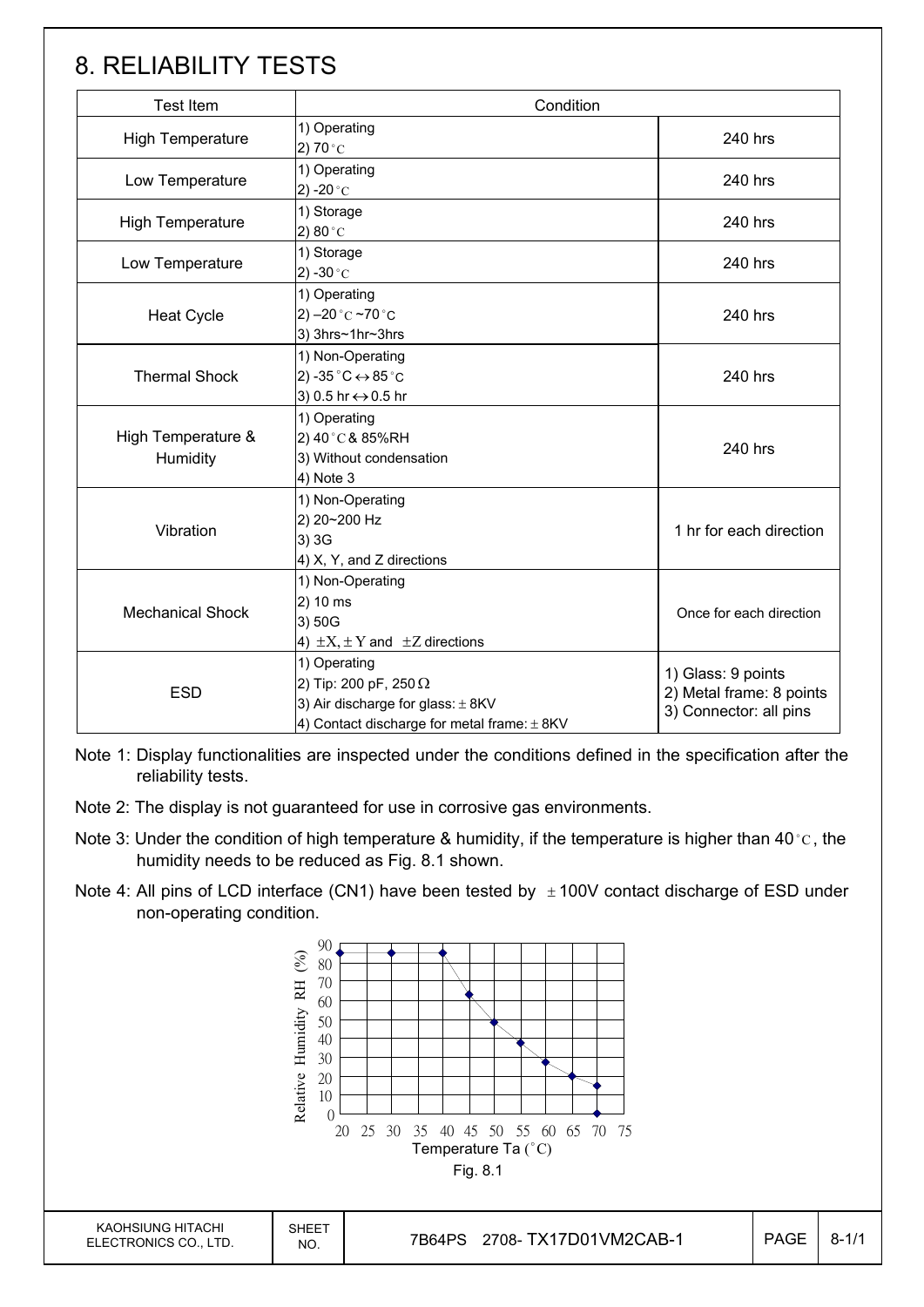# 9. LCD INTERFACE

## 9.1 INTERFACE PIN CONNECTIONS

The display interface connector (CN1) is DF9-31P-1V (Hirose), and Pin assignment is as below:

| Pin No.        | Symbol         | Signal                                                   |
|----------------|----------------|----------------------------------------------------------|
| 1              | <b>GND</b>     | Ground                                                   |
| $\overline{2}$ | <b>CLK</b>     | Dot Clock                                                |
|                |                | Horizontal synchronous signal and mode selection         |
| 3              | <b>HSYNC</b>   | Synchronous Mode: Hsync signal input                     |
|                |                | Data Enable Mode: Open or Low                            |
| 4              | <b>VSYNC</b>   | Vertical synchronous signal                              |
| 5              | <b>GND</b>     | Ground                                                   |
| 6              | R <sub>0</sub> | Red data (LSB)                                           |
| $\overline{7}$ | R <sub>1</sub> | Red data                                                 |
| 8              | R <sub>2</sub> | Red data                                                 |
| 9              | R <sub>3</sub> | Red data                                                 |
| 10             | R <sub>4</sub> | Red data                                                 |
| 11             | R <sub>5</sub> | Red data (MSB)                                           |
| 12             | <b>GND</b>     | Ground                                                   |
| 13             | G <sub>0</sub> | Green data (LSB)                                         |
| 14             | G <sub>1</sub> | Green data                                               |
| 15             | G <sub>2</sub> | Green data                                               |
| 16             | G <sub>3</sub> | Green data                                               |
| 17             | G4             | Green data                                               |
| 18             | G <sub>5</sub> | Green data (MSB)                                         |
| 19             | <b>GND</b>     | Ground                                                   |
| 20             | B <sub>0</sub> | Blue data (LSB)                                          |
| 21             | <b>B1</b>      | Blue data                                                |
| 22             | <b>B2</b>      | Blue data                                                |
| 23             | B <sub>3</sub> | Blue data                                                |
| 24             | <b>B4</b>      | Blue data                                                |
| 25             | B <sub>5</sub> | Blue data (MSB)                                          |
| 26             | <b>GND</b>     | Ground                                                   |
| 27             | DE             | Data Enable Signal                                       |
| 28             | <b>VDD</b>     | Power Supply                                             |
| 29             | <b>VDD</b>     | Power Supply                                             |
| 30             | <b>DIM</b>     | Normal Brightness: 0V or 0% PWM Duty                     |
|                |                | Brightness Control: 0V to 3.3 VDC or 0% to 100% PWM Duty |
| 31             | SD             | Normal Scan: Low or open                                 |
|                |                | Reverse Scan: High                                       |

The backlight connector (CN2) is SM02 (8.0)B-BHS-1-TB (LF)(SN) made by JST, and pin assignment is as below:

| Pin No. | Symbol     | Signal |
|---------|------------|--------|
|         | VLED       | 12VDC  |
|         | <b>GND</b> | Ground |

KAOHSIUNG HITACHI ELECTRONICS CO., LTD.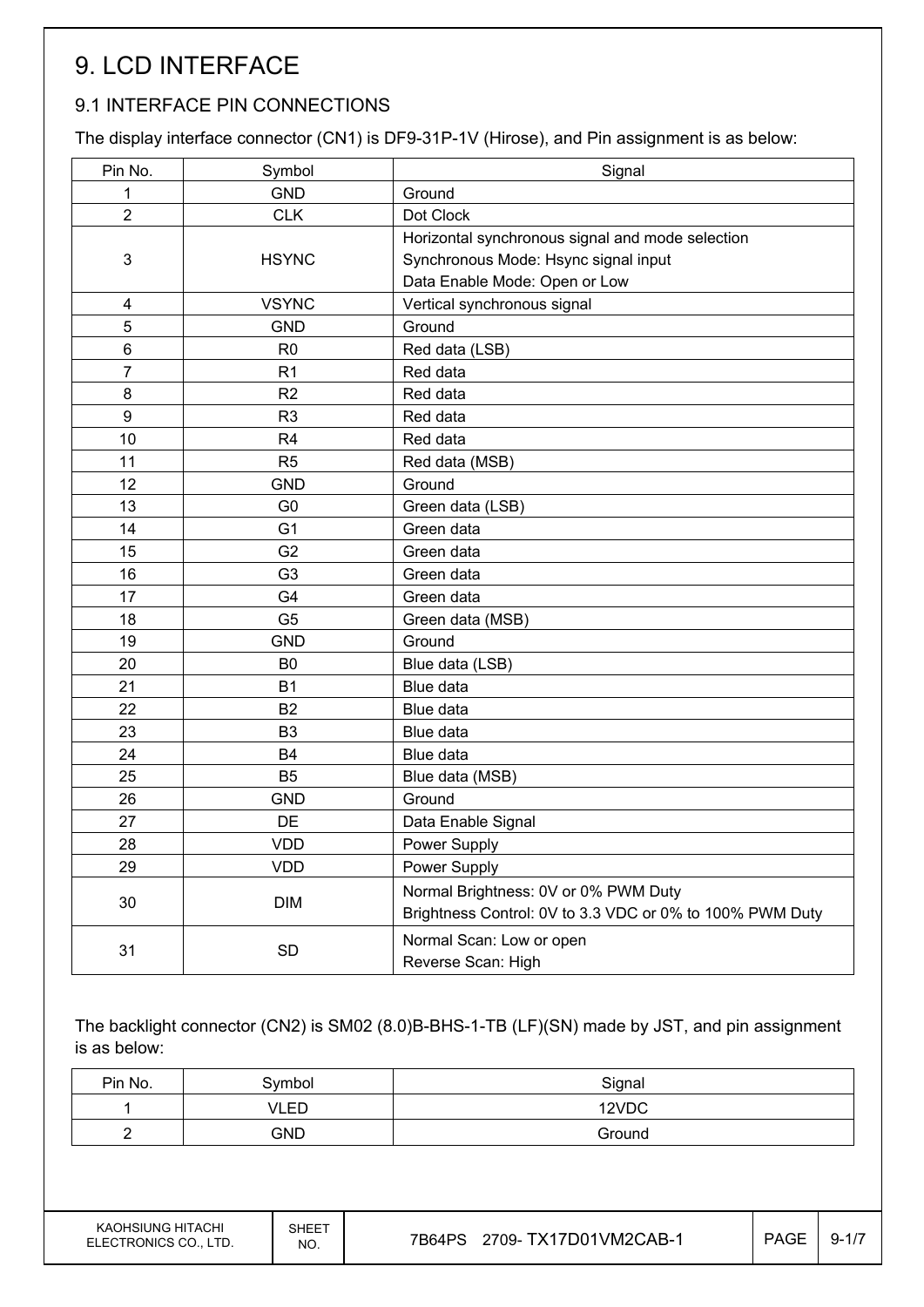## 9.2 TIMING CHART

#### A. SYNCHRONOUS MODE



Fig. 9.1 Horizontal Timing of Synchronous Mode





Fig. 9.2 Vertical Timing of Synchronous Mode

Note 2: Vsync's falling edge needs to start with Hsync's falling edge simultaneously to count (tvp + tvb).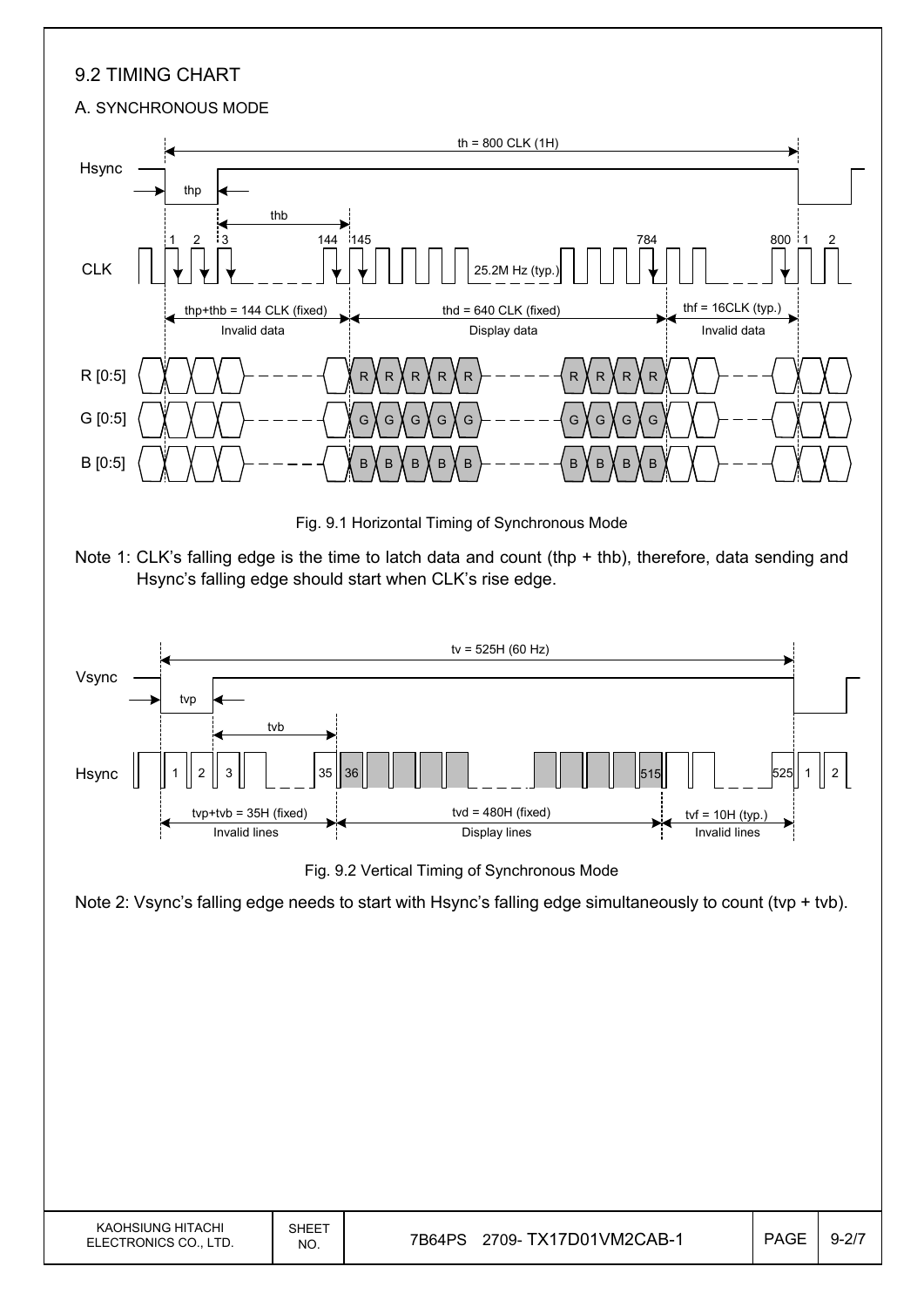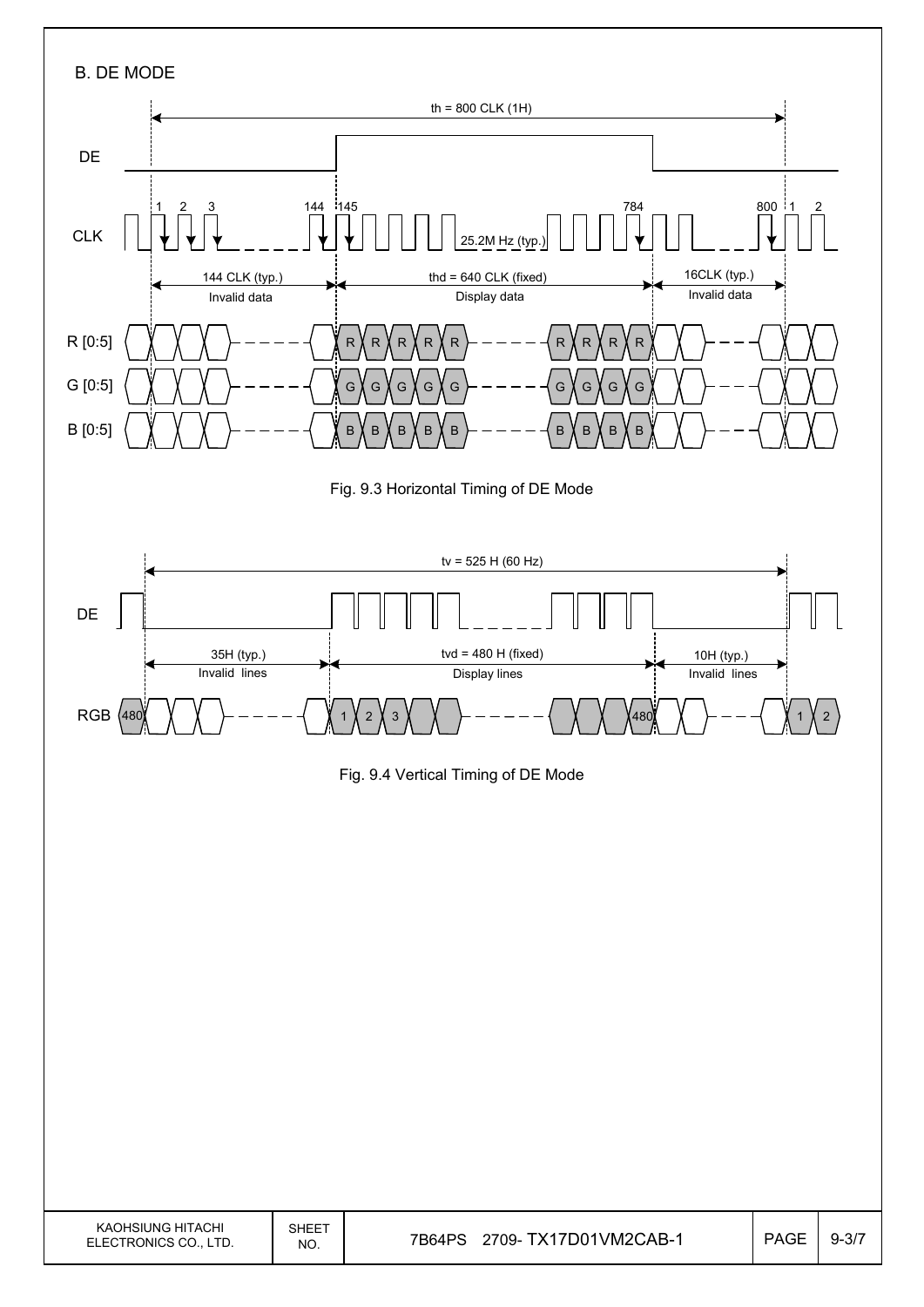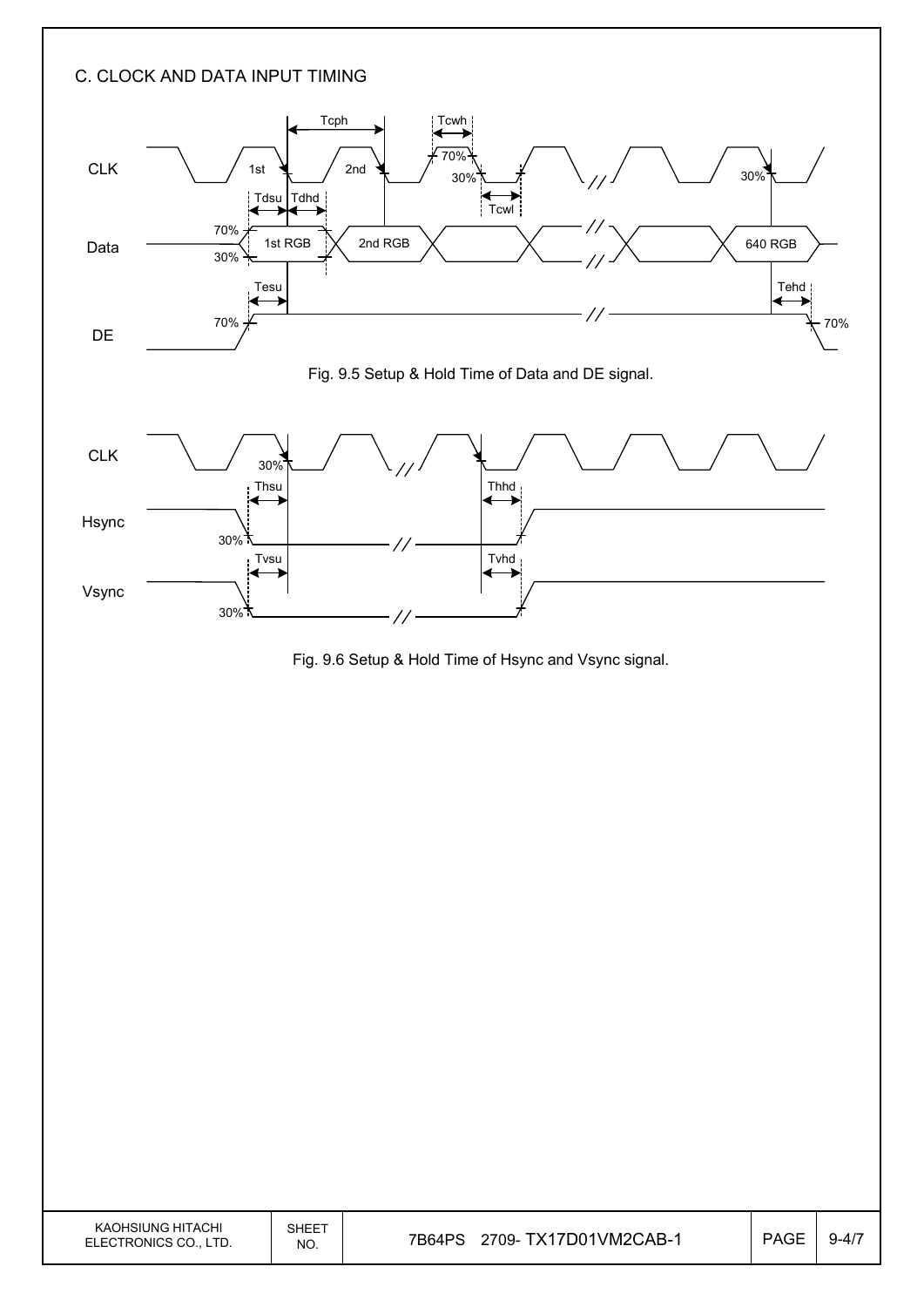### 9.3 TIME TABLE

The column of timing sets including minimum, typical, and maximum as below are based on the best optical performance, frame frequency (Vsync) = 60 Hz to define. If 60 Hz is not the aim to set, 54~66 Hz for Vsync is recommended to apply for better performance by other parameter combination as the definitions in section 5.1.

#### A. SYNCHRONOUS MODE

| Item  |                            | Symbol      | Min. | Typ.           | Max. | Unit       |
|-------|----------------------------|-------------|------|----------------|------|------------|
|       | <b>CLK Frequency</b>       | fclk        | 24.8 | 25.2           | 34.2 | M Hz       |
|       | Display Data               | thd         | 640  | 640            | 640  |            |
|       | Cycle Time                 | th          | 800  | 800            | 1000 |            |
| Hsync | Pulse Width                | thp         | 1    | $\overline{2}$ | 10   | <b>CLK</b> |
|       | Pulse Width and Back Porch | $thp + thb$ | 144  | 144            | 144  |            |
|       | <b>Front Porch</b>         | thf         | 16   | 16             | 216  |            |
| Vsync | Display Line               | tvd         | 480  | 480            | 480  |            |
|       | Cycle Time                 | tv          | 516  | 525            | 570  |            |
|       | Pulse Width                | tvp         |      | $\overline{2}$ | 10   | H          |
|       | Pulse Width and Back Porch | $typ + tvb$ | 35   | 35             | 35   |            |
|       | <b>Front Porch</b>         | tvf         | 1    | 10             | 55   |            |

#### B. DE MODE

|            | <b>Item</b>          | Symbol | Min. | Typ. | Max. | Unit       |  |
|------------|----------------------|--------|------|------|------|------------|--|
|            | <b>CLK Frequency</b> | fclk   | 24.8 | 25.2 | 34.2 | M Hz       |  |
| Horizontal | Display Data         | thd    | 640  | 640  | 640  |            |  |
|            | Cycle Time           | th     | 800  | 800  | 1000 | <b>CLK</b> |  |
|            | Display Data         | tvd    | 480  | 480  | 480  |            |  |
| Vertical   | Cycle Time           | tv     | 516  | 525  | 570  | н          |  |

#### C. CLOCK AND DATA INPUT TIMING

| Item       |                  | Symbol | Min.  | Typ.                         | Max.                         | Unit |
|------------|------------------|--------|-------|------------------------------|------------------------------|------|
|            | Duty             | Tcwh   | 40    | 50                           | 60                           | $\%$ |
| <b>CLK</b> | Cycle Time       | Tcph   | 29.23 | 39.68                        | -                            |      |
|            | Setup Time       | Tvsu   | 8     | $\overline{\phantom{a}}$     |                              |      |
| Vsync      | <b>Hold Time</b> | Tvhd   | 8     | $\overline{\phantom{a}}$     | $\overline{\phantom{0}}$     |      |
| Hsync      | Setup Time       | Thsu   | 8     | $\overline{\phantom{a}}$     | $\qquad \qquad \blacksquare$ |      |
|            | <b>Hold Time</b> | Thhd   | 8     | $\overline{\phantom{a}}$     | -                            | ns   |
|            | Setup Time       | Tdsu   | 8     |                              |                              |      |
| Data       | <b>Hold Time</b> | Tdhd   | 8     |                              |                              |      |
| <b>DE</b>  | Setup Time       | Tesu   | 8     | $\qquad \qquad \blacksquare$ | $\qquad \qquad \blacksquare$ |      |
|            | <b>Hold Time</b> | Tehd   | 8     |                              |                              |      |

KAOHSIUNG HITACHI ELECTRONICS CO., LTD.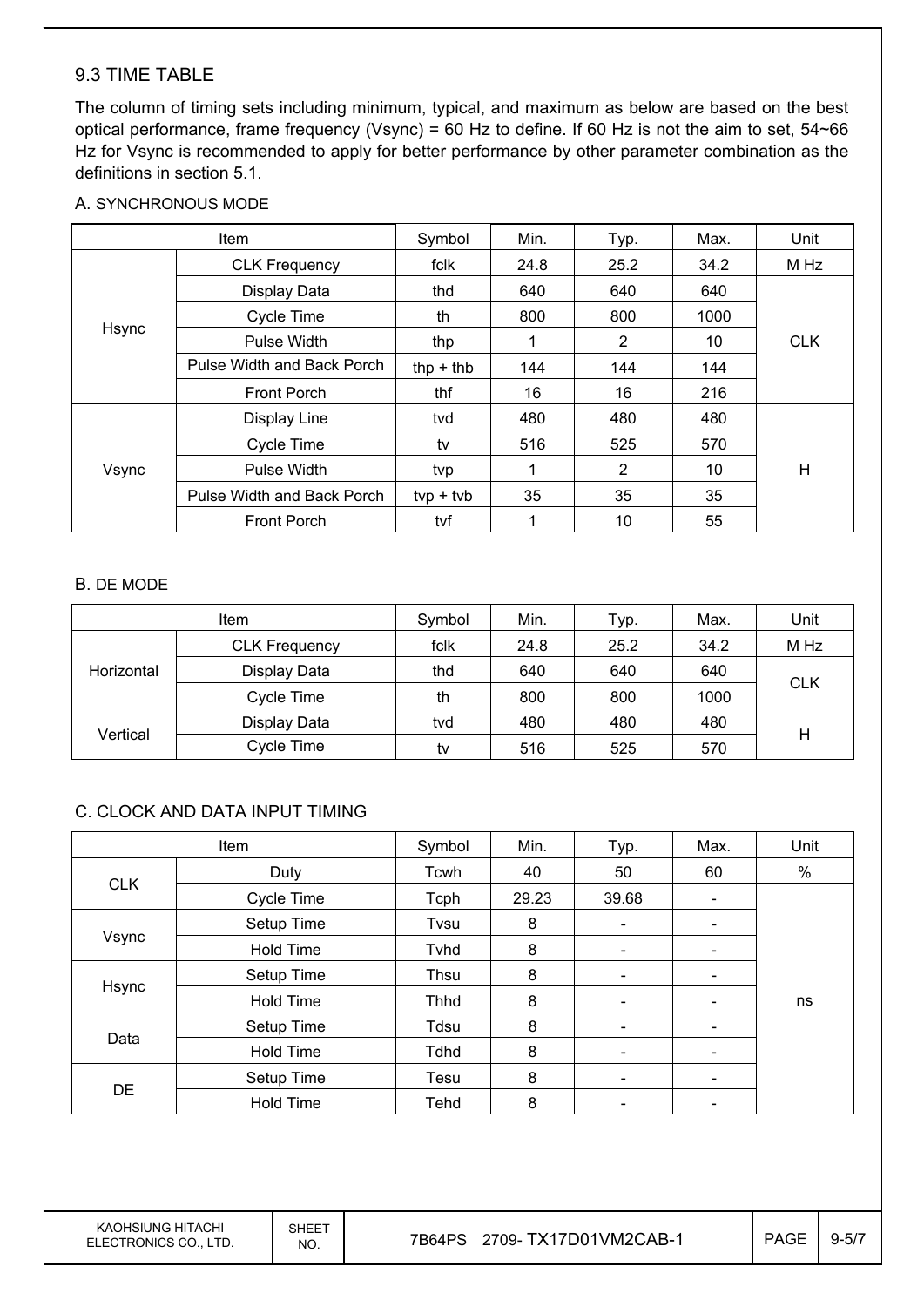### 9.4 POWER SEQUENCE



Fig. 9.7 Power Sequence Timing

- Note 1: In order to avoid any damages, VDD has to be applied before all other signals. The opposite is true for power Off where VDD has to be remained on until all other signals have been switch off. The recommended time period is 1 second. Hot plugging might cause display damage due to incorrect power sequence, please pay attention on interface connecting before power on.
- Note 2: In order to avoid showing uncompleted patterns in transient state. It is recommended that switching the backlight on is delayed for 1 second after the signals have been applied. The opposite is true for power Off where the backlight has to be switched off 1 second before the signals are removed.

### 9.5 SCAN DIRECTION

Scan direction is available to be switched as below by setting CN1's SD pin.



Fig. 9.8 Normal Scan (SD: Low or Open) Fig. 9.9 Reverse Scan (SD: High)

|                       | (480, 640) | (480, 1) |
|-----------------------|------------|----------|
|                       | HIJACH     |          |
| $\overline{\text{S}}$ | (1, 640)   | (1,      |

| KAOHSIUNG HITACHI<br>ELECTRONICS CO., LTD. | SHEET<br>NO. | 2709- TX17D01VM2CAB-1<br>7B64PS | <b>PAGE</b> | $9 - 6/7$ |
|--------------------------------------------|--------------|---------------------------------|-------------|-----------|
|                                            |              |                                 |             |           |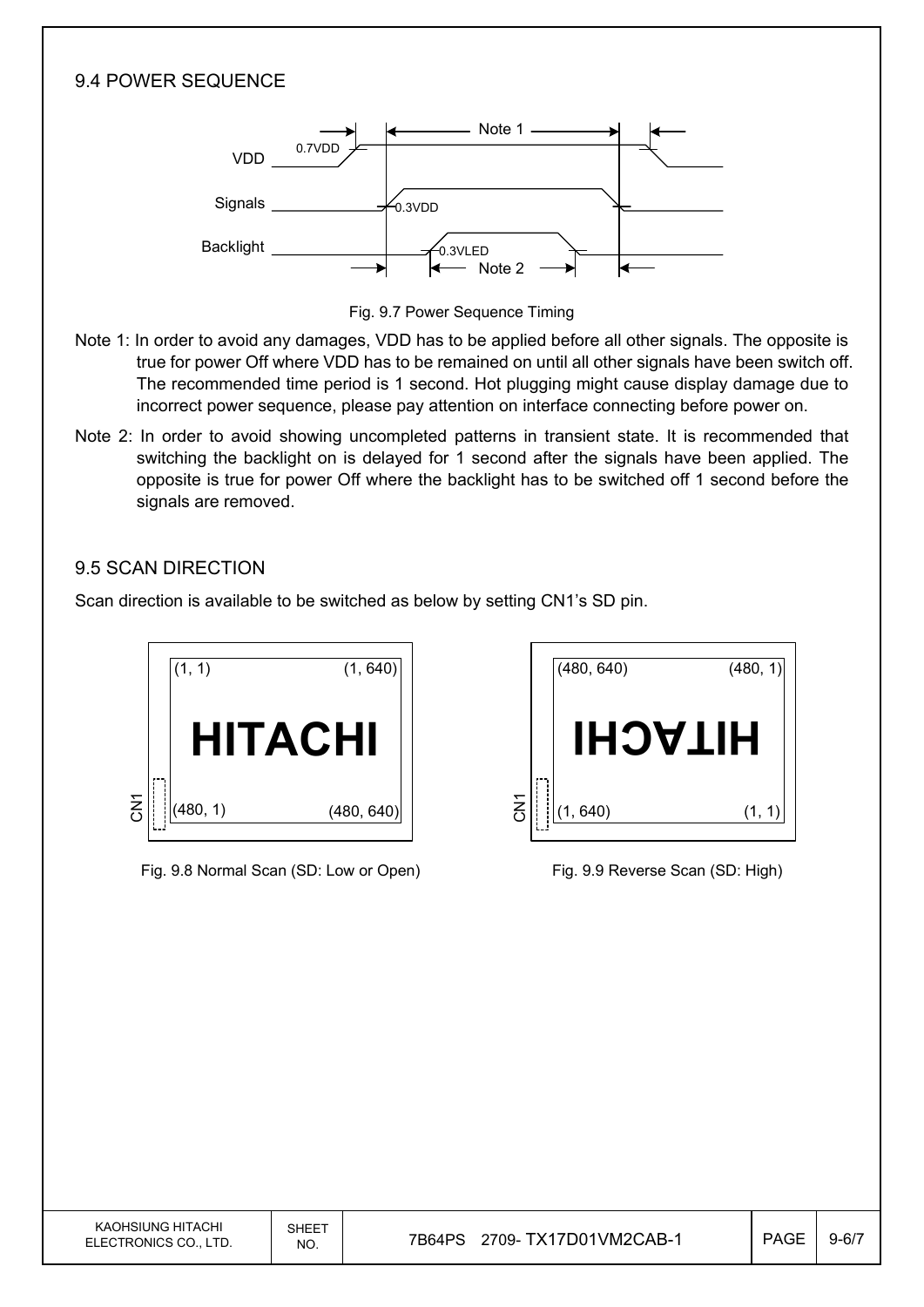## 9.6 DATA INPUT for DISPLAY COLOR

|              | COLOR &              |                | Data Signal          |                      |                     |                           |                |                |                |                 |                |                     |                                        |                             |                      |                |                                  |                |                      |
|--------------|----------------------|----------------|----------------------|----------------------|---------------------|---------------------------|----------------|----------------|----------------|-----------------|----------------|---------------------|----------------------------------------|-----------------------------|----------------------|----------------|----------------------------------|----------------|----------------------|
|              | Gray Scale           | R <sub>5</sub> | R <sub>4</sub>       | R <sub>3</sub>       | R <sub>2</sub>      | R <sub>1</sub>            | R <sub>0</sub> | G <sub>5</sub> | G4             | G <sub>3</sub>  | G <sub>2</sub> | G <sub>1</sub>      | G <sub>0</sub>                         | B <sub>5</sub>              | <b>B4</b>            | B <sub>3</sub> | B <sub>2</sub>                   | B <sub>1</sub> | B <sub>0</sub>       |
|              | <b>Black</b>         | $\mathbf 0$    | 0                    | $\overline{0}$       | $\mathbf 0$         | $\mathbf 0$               | $\mathbf 0$    | $\mathbf 0$    | $\mathbf 0$    | $\mathbf 0$     | $\mathbf 0$    | $\mathbf 0$         | $\mathbf 0$                            | $\mathbf 0$                 | $\mathbf 0$          | $\mathbf 0$    | 0                                | $\mathbf 0$    | $\mathbf 0$          |
|              | Red(0)               | 1              | 1                    | 1                    | 1                   | 1                         | 1              | 0              | $\mathbf 0$    | 0               | 0              | 0                   | 0                                      | $\mathbf{0}$                | $\mathbf 0$          | $\mathbf 0$    | 0                                | 0              | 0                    |
|              | Green (0)            | 0              | 0                    | 0                    | 0                   | 0                         | $\mathbf 0$    | 1              | $\overline{1}$ | 1               | 1              | 1                   | $\mathbf 1$                            | 0                           | $\mathbf 0$          | $\mathbf 0$    | 0                                | $\mathbf 0$    | 0                    |
| <b>Basic</b> | Blue (0)             | $\overline{0}$ | 0                    | 0                    | 0                   | $\mathbf 0$               | $\mathbf 0$    | 0              | $\mathbf 0$    | 0               | $\mathbf 0$    | 0                   | $\mathbf 0$                            | 1                           | $\mathbf{1}$         | $\mathbf{1}$   | $\mathbf{1}$                     | $\mathbf{1}$   | $\mathbf{1}$         |
| Color        | Cyan                 | 0              | 0                    | 0                    | 0                   | 0                         | $\mathbf 0$    | 1              | 1              | 1               | 1              | 1                   | 1                                      | 1                           | 1                    | 1              | 1                                | 1              | 1                    |
|              | Magenta              | 1              | 1                    | 1                    | 1                   | 1                         | 1              | $\mathbf 0$    | 0              | 0               | 0              | 0                   | 0                                      | 1                           | 1                    | 1              | 1                                | 1              | 1                    |
|              | Yellow               | $\mathbf{1}$   | $\mathbf{1}$         | $\mathbf{1}$         | 1                   | $\mathbf 1$               | 1              | $\mathbf{1}$   | $\mathbf{1}$   | $\mathbf{1}$    | 1              | 1                   | $\mathbf{1}$                           | 0                           | $\mathbf 0$          | $\mathbf 0$    | 0                                | 0              | 0                    |
|              | White                | 1              | 1                    | 1                    | 1                   | 1                         | 1              | $\overline{1}$ | $\mathbf 1$    | 1               | 1              | 1                   | 1                                      | 1                           | 1                    | $\overline{1}$ | $\overline{1}$                   | $\mathbf{1}$   | 1                    |
|              | <b>Black</b>         | 0              | 0                    | 0                    | 0                   | 0                         | $\mathbf 0$    | $\mathbf 0$    | $\mathbf 0$    | 0               | 0              | 0                   | 0                                      | $\mathbf 0$                 | $\mathbf 0$          | 0              | 0                                | 0              | 0                    |
|              | Red (62)             | $\overline{0}$ | 0                    | 0                    | 0                   | $\overline{0}$            | 1              | $\overline{0}$ | $\overline{0}$ | 0               | $\mathbf 0$    | 0                   | 0                                      | $\mathbf 0$                 | $\mathbf 0$          | $\overline{0}$ | 0                                | 0              | $\overline{0}$       |
|              | Red (61)             | $\mathbf 0$    | 0                    | $\mathbf 0$          | 0                   | 1                         | $\mathbf 0$    | 0              | $\mathbf 0$    | 0               | $\mathbf 0$    | 0                   | 0                                      | $\mathbf 0$                 | $\mathbf 0$          | $\mathbf 0$    | 0                                | 0              | 0                    |
| Red          |                      |                | Ì.                   | $\ddot{\phantom{a}}$ | $\cdot$<br>٠        | $\cdot$<br>÷.             |                | $\cdot$        | $\cdot$        |                 |                |                     | $\ddot{\cdot}$                         | $\blacksquare$              |                      |                |                                  |                | $\ddot{\cdot}$       |
|              |                      | $\cdot$        | $\cdot$              | $\blacksquare$<br>٠  | $\blacksquare$<br>٠ | $\blacksquare$<br>$\cdot$ | $\blacksquare$ | $\blacksquare$ | $\blacksquare$ | $\blacksquare$  | $\cdot$<br>٠   | $\blacksquare$<br>٠ | $\blacksquare$<br>$\blacksquare$       | $\blacksquare$<br>$\bullet$ |                      | $\cdot$        | $\blacksquare$                   | $\cdot$        | $\cdot$<br>$\bullet$ |
|              | Red (1)              | 1              | 1                    | $\mathbf{1}$         | 1                   | $\mathbf 1$               | $\mathbf 0$    | $\mathbf 0$    | $\mathbf 0$    | 0               | $\mathbf 0$    | $\mathbf 0$         | $\mathbf 0$                            | $\mathbf 0$                 | $\mathbf 0$          | $\mathbf 0$    | 0                                | $\mathbf 0$    | $\mathbf 0$          |
|              | Red (0)              | 1              | 1                    | 1                    | 1                   | 1                         | 1              | 0              | $\mathbf 0$    | 0               | 0              | 0                   | 0                                      | $\mathbf 0$                 | $\mathbf 0$          | $\mathbf 0$    | 0                                | 0              | 0                    |
|              | <b>Black</b>         | 0              | 0                    | 0                    | 0                   | 0                         | $\mathbf 0$    | $\mathbf 0$    | $\mathbf 0$    | 0               | $\mathbf 0$    | 0                   | $\overline{0}$                         | $\mathbf 0$                 | $\mathbf 0$          | $\overline{0}$ | 0                                | $\mathbf 0$    | $\mathbf 0$          |
|              | Green (62)           | 0              | 0                    | 0                    | 0                   | 0                         | $\mathbf 0$    | $\mathbf 0$    | $\mathbf 0$    | 0               | 0              | 0                   | 1                                      | $\mathbf 0$                 | $\mathbf 0$          | $\overline{0}$ | 0                                | 0              | 0                    |
|              | Green (61)           | 0              | 0                    | 0                    | 0                   | 0                         | $\mathbf 0$    | 0              | $\mathbf 0$    | 0               | 0              | 1                   | 0                                      | $\mathbf 0$                 | 0                    | $\mathbf 0$    | 0                                | 0              | 0                    |
| Green        |                      | $\blacksquare$ | $\ddot{\phantom{0}}$ | $\blacksquare$       | $\cdot$             | $\blacksquare$            | $\blacksquare$ | ł,             | $\cdot$        | $\blacksquare$  | $\blacksquare$ | $\cdot$             | $\blacksquare$<br>$\ddot{\phantom{a}}$ | $\blacksquare$              | $\blacksquare$       | $\blacksquare$ | $\blacksquare$                   | $\blacksquare$ | $\cdot$<br>Ĭ.        |
|              | $\ddot{\phantom{a}}$ | $\ddot{\cdot}$ | Ì.                   | ċ,                   | $\ddot{\cdot}$      | $\ddot{\cdot}$            | $\blacksquare$ | Ì.             | $\ddot{\cdot}$ | Ì               | $\cdot$        |                     | Ì.                                     | ċ                           | $\ddot{\cdot}$       | ÷.             | t,                               | $\ddot{\cdot}$ | $\ddot{\cdot}$       |
|              | Green (1)            | 0              | 0                    | 0                    | $\mathbf 0$         | 0                         | $\mathbf 0$    | $\mathbf{1}$   | 1              | 1               | 1              | 1                   | 0                                      | 0                           | $\mathbf 0$          | $\mathbf 0$    | 0                                | 0              | 0                    |
|              | Green (0)            | 0              | 0                    | 0                    | 0                   | 0                         | $\mathbf 0$    | 1              | $\mathbf{1}$   | 1               | 1              | 1                   | 1                                      | $\mathbf 0$                 | $\mathbf 0$          | $\mathbf 0$    | 0                                | 0              | 0                    |
|              | <b>Black</b>         | $\mathbf 0$    | 0                    | 0                    | 0                   | $\mathbf 0$               | $\overline{0}$ | $\mathbf 0$    | $\mathbf 0$    | 0               | $\mathbf 0$    | 0                   | 0                                      | $\mathbf 0$                 | $\overline{0}$       | $\overline{0}$ | 0                                | 0              | $\mathbf 0$          |
|              | <b>Blue (62)</b>     | $\mathbf 0$    | 0                    | 0                    | $\mathbf 0$         | 0                         | $\mathbf 0$    | $\mathbf 0$    | $\mathbf 0$    | 0               | 0              | 0                   | 0                                      | 0                           | $\mathbf 0$          | $\mathbf 0$    | 0                                | 0              | 1                    |
|              | <b>Blue (61)</b>     | $\mathbf 0$    | 0                    | 0                    | 0                   | 0                         | 0              | 0              | $\mathbf 0$    | 0               | 0              | 0                   | 0                                      | 0                           | 0                    | 0              | 0                                | 1              | 0                    |
| <b>Blue</b>  |                      | $\cdot$        | $\blacksquare$       | $\blacksquare$       | $\blacksquare$      | $\blacksquare$            | $\blacksquare$ | $\blacksquare$ | $\cdot$        | $\blacksquare$  | $\cdot$        | $\cdot$             | $\blacksquare$                         | $\blacksquare$              | $\cdot$              | $\blacksquare$ | $\blacksquare$                   | $\cdot$        | $\cdot$              |
|              |                      | ł.             | Ì.                   | ä,<br>٠.             | $\cdot$<br>٠        | $\vdots$                  |                | ÷,             | t,             | l,<br>$\bullet$ |                | t,                  | $\cdot$<br>$\bullet$                   | ċ                           | $\ddot{\phantom{a}}$ |                | $\blacksquare$<br>$\blacksquare$ | $\cdot$<br>٠.  | $\bullet$            |
|              | Blue (1)             | $\mathbf 0$    | 0                    | 0                    | 0                   | 0                         | 0              | $\mathbf 0$    | $\mathbf 0$    | 0               | 0              | 0                   | 0                                      | 1                           | 1                    | 1              | 1                                | 1              | 0                    |
|              | Blue $(0)$           | $\mathbf 0$    | 0                    | 0                    | 0                   | 0                         | $\mathbf 0$    | 0              | $\overline{0}$ | 0               | 0              | 0                   | 0                                      | 1                           | 1                    | 1              | 1                                | $\mathbf{1}$   | 1                    |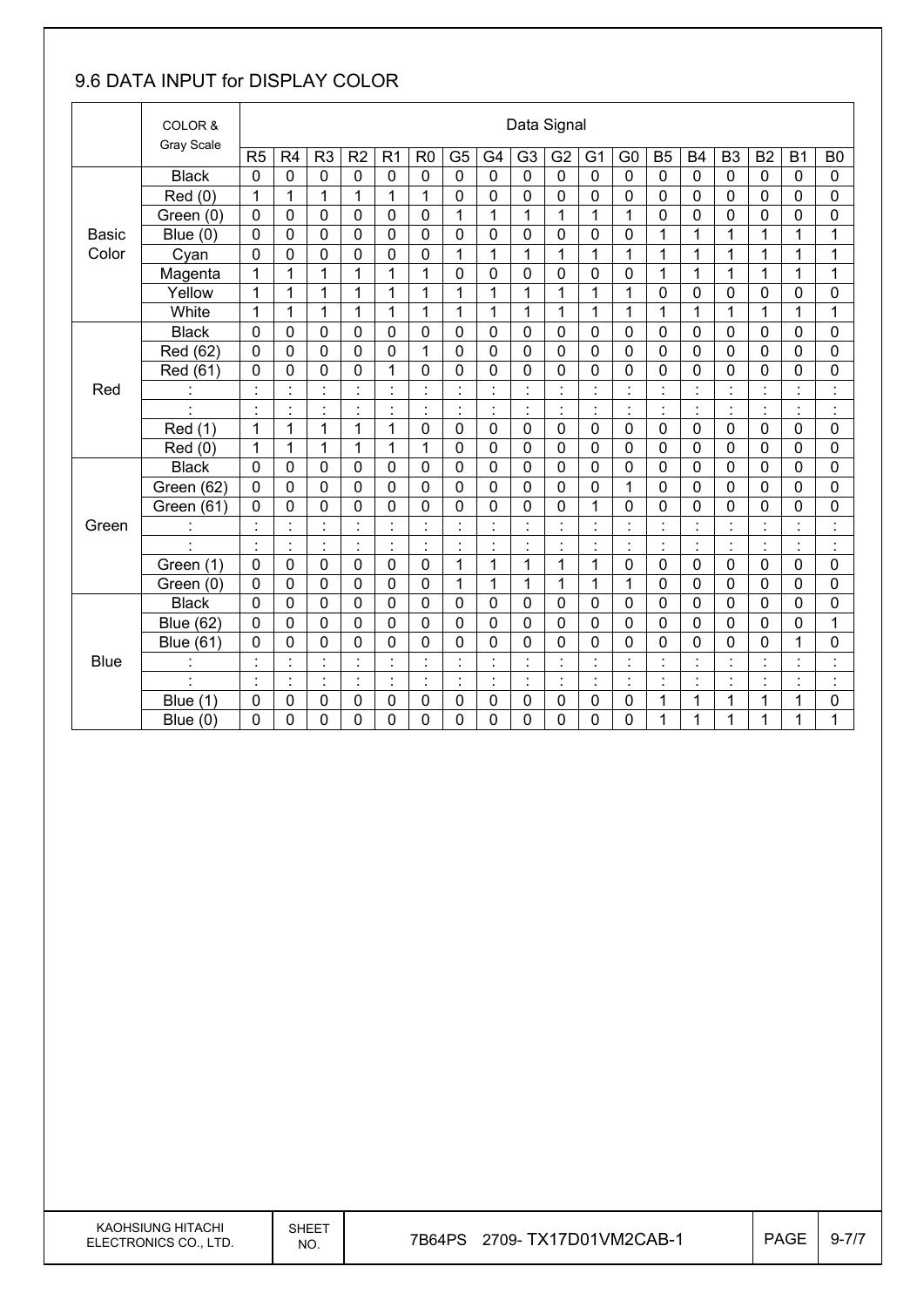## **10. OUTLINE DIMENSIONS** 10.1 FRONT VIEW



Scale: NTS Unit mm

Note 1: General tolerance ±0.5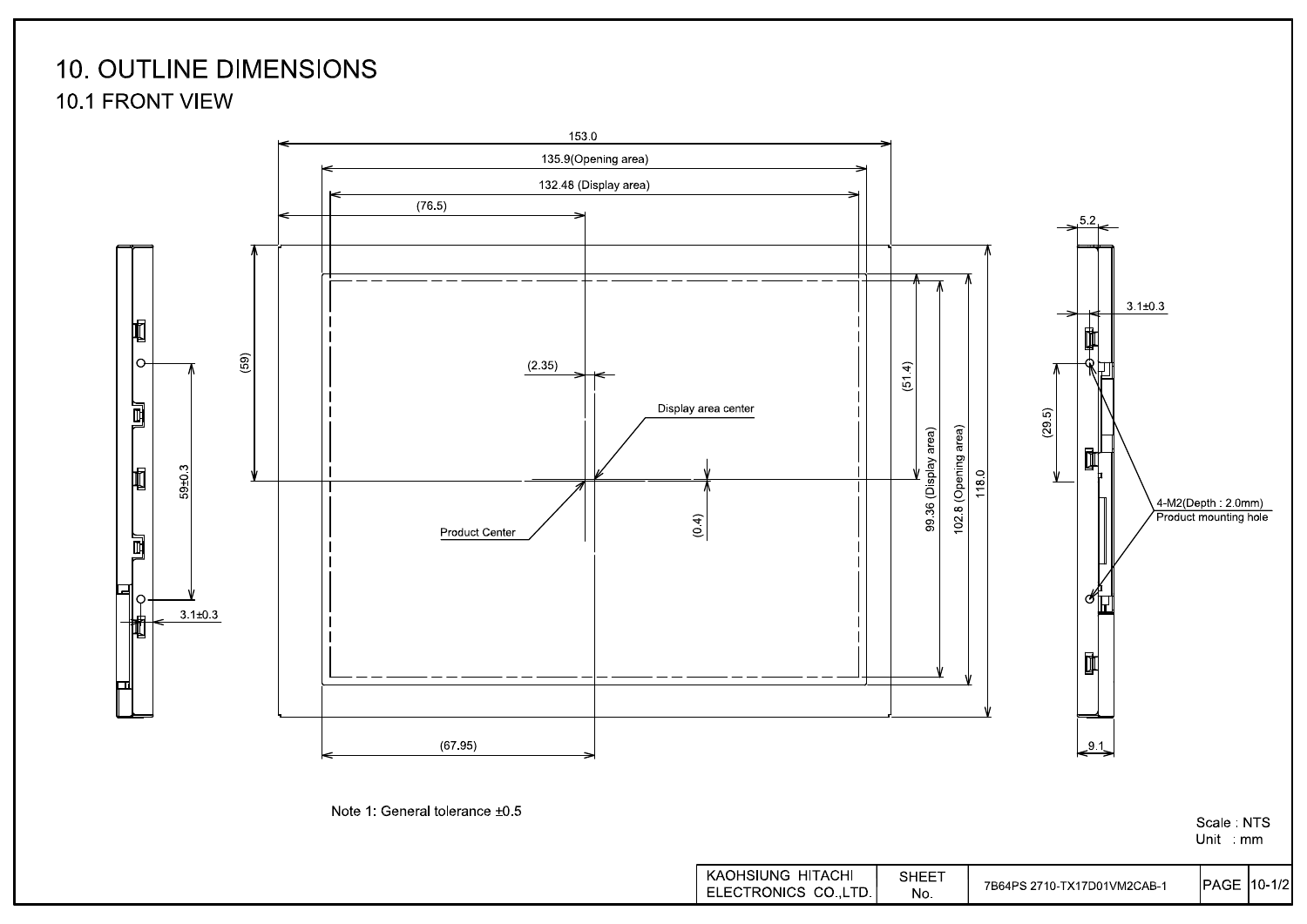10.2 REAR VIEW



Scale NTS<br>Unit mm

| KAOHSIUNG HITACHI    | SHEET |                             |                    |  |
|----------------------|-------|-----------------------------|--------------------|--|
| ELECTRONICS CO.,LTD. | No.   | 7B64PS 2710-TX17D01VM2CAB-1 | <b>IPAGE 10-2/</b> |  |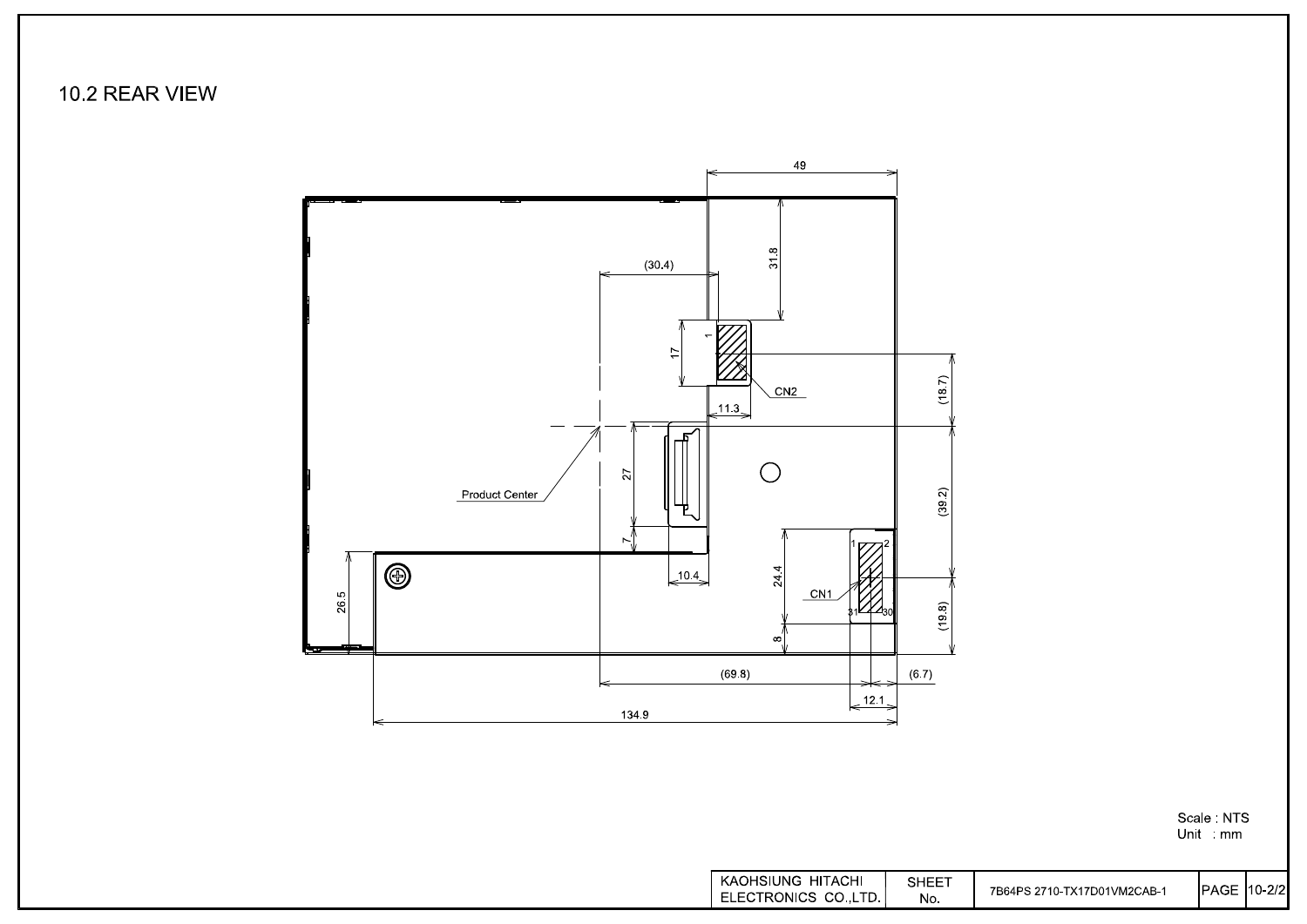## 11. APPEARANCE STANDARD

The appearance inspection is performed in a dark room around 500~1000 lx based on the conditions as below:

- The distance between inspector's eyes and display is 30 cm.
- The viewing zone is defined with angle  $\theta$  shown in Fig. 11.1 The inspection should be performed within  $45^\circ$  when display is shut down. The inspection should be performed within  $5^\circ$  when display is power on.

![](_page_18_Figure_4.jpeg)

Fig. 11.1

### 11.1 THE DEFINITION OF LCD ZONE

LCD panel is divided into 3 areas as shown in Fig.11.2 for appearance specification in next section. A zone is the LCD active area (dot area); B zone is the area, which extended 1 mm out from LCD active area; C zone is the area between B zone and metal frame.

In terms of housing design, B zone is the recommended window area customers' housing should be located in.

![](_page_18_Figure_9.jpeg)

Fig. 11.2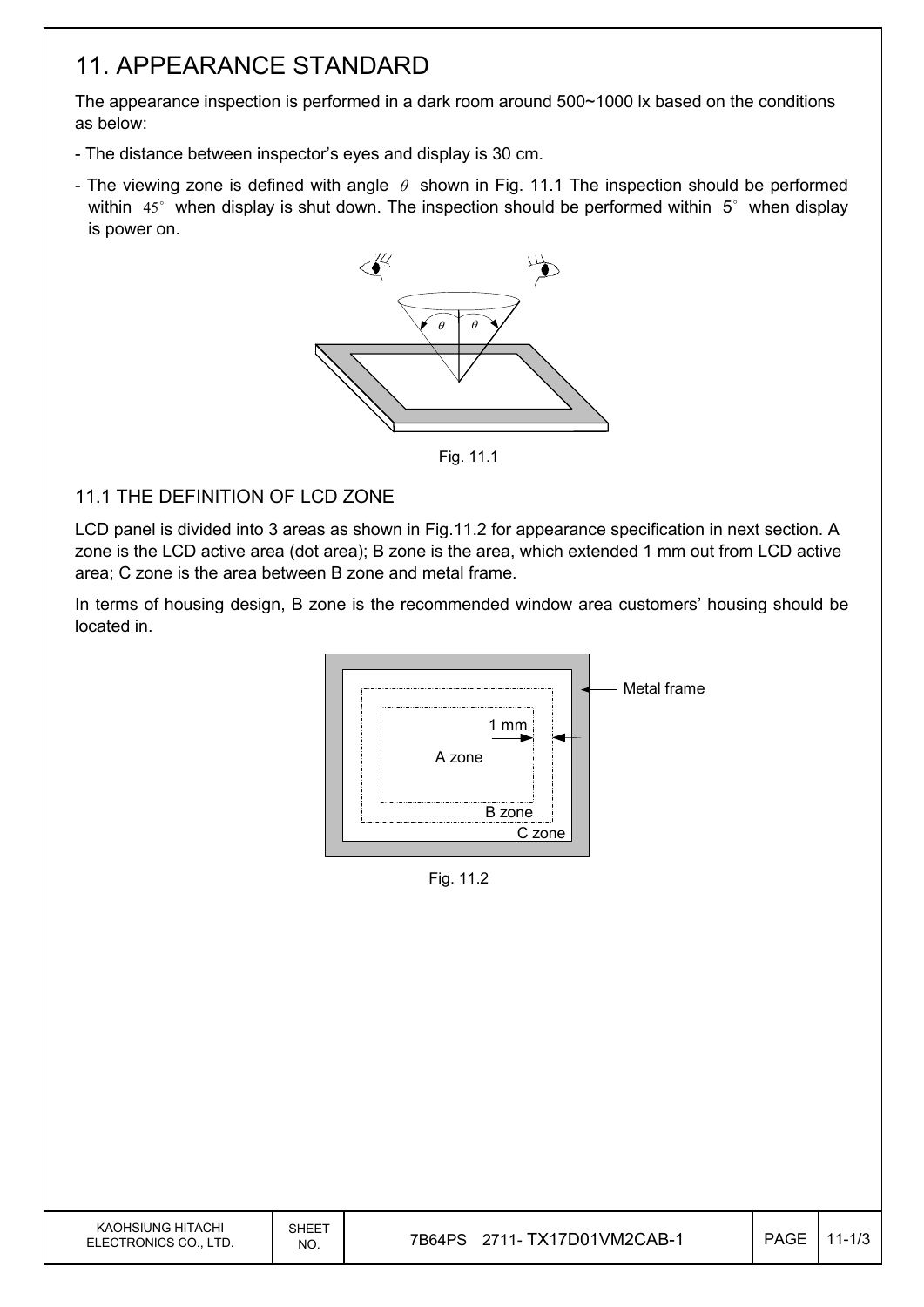### 11.2 LCD APPEARANCE SPECIFICATION

The specification as below is defined as the amount of unexpected phenomenon or material in different zones of LCD panel. The definitions of length, width and average diameter using in the table are shown in Fig. 11.3 and Fig. 11.4.

| Item                   |                        | Applied zone |                                       |                            |                |                |      |  |
|------------------------|------------------------|--------------|---------------------------------------|----------------------------|----------------|----------------|------|--|
|                        | Length (mm)            |              | Width (mm)<br>Maximum number          |                            |                | Minimum space  |      |  |
|                        | Ignored                | $W{\le}0.02$ |                                       | Ignored                    |                |                |      |  |
| Scratches              | $L \leq 40$            |              | $0.02\!<\!W\!\leq\!0.04$              | 10                         |                | $\blacksquare$ | A, B |  |
|                        | $L \leq 20$            |              | $W \le 0.04$                          | 10                         |                | $\blacksquare$ |      |  |
| Dent                   |                        |              |                                       | Serious one is not allowed |                |                | A    |  |
| Wrinkles in polarizer  |                        |              |                                       | Serious one is not allowed |                |                | A    |  |
|                        | Average diameter (mm)  |              |                                       |                            | Maximum number |                |      |  |
|                        | $D \leq 0.3$           |              |                                       |                            | Ignored        |                |      |  |
| Bubbles on polarizer   | $0.3\!<\!D\!\leq\!0.5$ |              |                                       |                            | 12             |                | A    |  |
|                        | 0.5 < D                |              |                                       |                            | 3              |                |      |  |
|                        |                        |              | Filamentous                           | (Line shape)               |                |                |      |  |
|                        | Length (mm)            |              |                                       | Width (mm)                 |                | Maximum number |      |  |
|                        | $L \leq 2.0$           |              | $W \le 0.03$                          |                            | Ignored        |                | A, B |  |
|                        | $L \le 3.0$            |              | $0.03\!<\!W\!\leq\!0.05$              |                            | 10             |                |      |  |
|                        | $L \le 2.5$            |              | $0.05\!<\!W\!\leq\!0.1$               |                            |                | 1              |      |  |
| 1) Stains              |                        |              | Round (Dot shape)                     |                            |                |                |      |  |
| 2) Foreign Materials   | Average diameter (mm)  |              | Maximum number                        |                            | Minimum Space  |                |      |  |
| 3) Dark Spot           | D < 0.2                |              | Ignored                               |                            |                |                |      |  |
|                        | $0.2 \le D < 0.3$      |              | 10                                    |                            |                | 10 mm          |      |  |
|                        | $0.3 \le D < 0.4$      |              | 5                                     |                            | 30 mm          |                | A, B |  |
|                        | $0.4 \leq D$           |              | None                                  |                            |                |                |      |  |
|                        | In total               |              |                                       |                            |                |                |      |  |
|                        |                        |              | Those wiped out easily are acceptable |                            |                |                |      |  |
|                        |                        |              |                                       | <b>Type</b>                |                | Maximum number |      |  |
|                        |                        |              |                                       | 1 dot                      | 4              |                |      |  |
|                        | Bright dot-defect      |              |                                       | 2 adjacent dot             |                | $\overline{1}$ |      |  |
| Dot-Defect<br>(Note 1) |                        |              |                                       | 3 adjacent dot or above    |                | Not allowed    |      |  |
|                        |                        |              |                                       | In total                   | 5              |                | Α    |  |
|                        |                        |              |                                       | 1 dot                      | 5              |                |      |  |
|                        | Dark dot-defect        |              |                                       | 2 adjacent dot             | $\overline{2}$ |                |      |  |
|                        |                        |              |                                       | 3 adjacent dot or above    | Not allowed    |                |      |  |
|                        |                        |              | In total                              |                            | 5              |                |      |  |
|                        |                        |              | In total                              |                            | 10             |                |      |  |

![](_page_19_Figure_3.jpeg)

KAOHSIUNG HITACHI ELECTRONICS CO., LTD.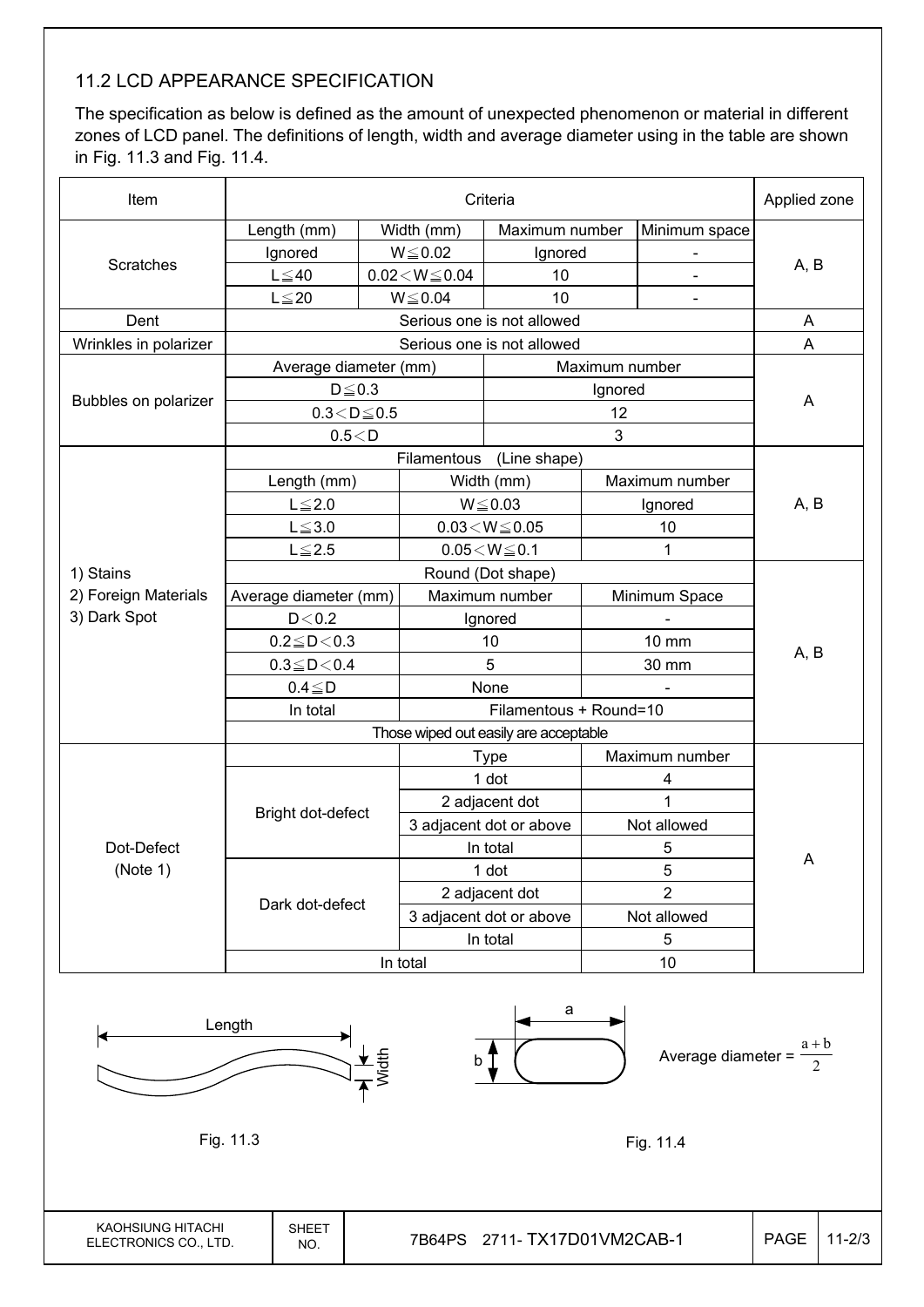Note 1: The definitions of dot defect are as below:

- The defect area of the dot must be bigger than half of a dot.
- For bright dot-defect, showing black pattern, the dot's brightness must be over 30% brighter than others.
- For dark dot-defect, showing white pattern, the dot's brightness must be under 70% darker than others.
- The definition of 1-dot-defect is the defect-dot, which is isolated and no adjacent defect-dot.
- The definition of adjacent dot is shown as Fig. 11.5.

![](_page_20_Figure_6.jpeg)

The dots colored gray are adjacent to defect-dot A.

Fig. 11.5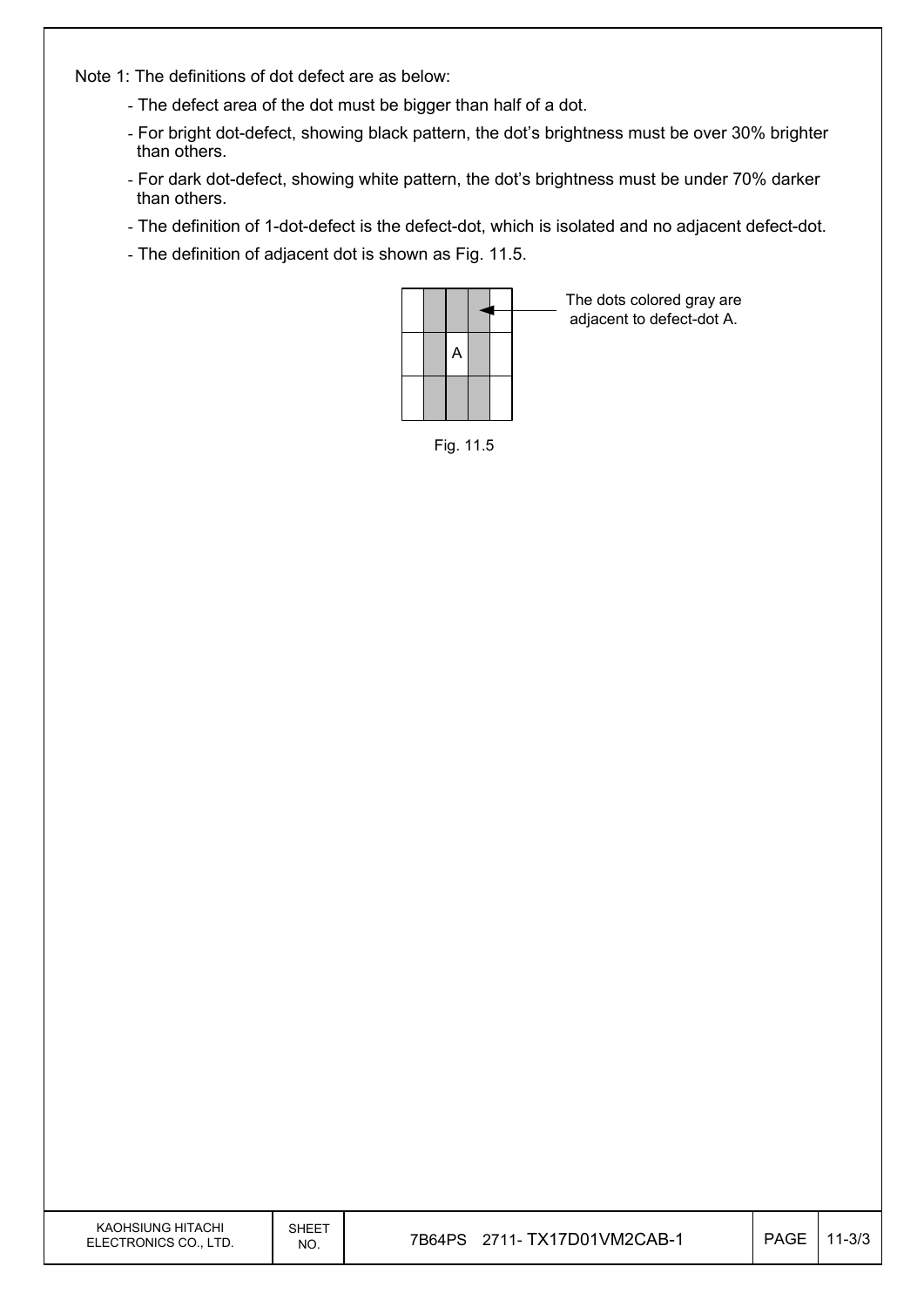## 12. PRECAUTIONS

### 12.1 PRECAUTIONS of ESD

- 1) Before handling the display, please ensure your body has been connected to ground to avoid any damages by ESD. Also, do not touch display's interface directly when assembling.
- 1) Please remove the protection film very slowly before turning on the display to avoid generating ESD.

### 12.2 PRECAUTIONS of HANDLING

- 1) In order to keep the appearance of display in good condition, please do not rub any surfaces of the displays by using sharp tools harder than 3H, especially touch panel, metal frame and polarizer.
- 2) Please do not stack the displays as this may damage the surface. In order to avoid any injuries, please avoid touching the edge of the glass or metal frame and wore gloves during handling.
- 2) Touching the polarizer or terminal pins with bare hand should be avoided to prevent staining and poor electrical contact.
- 3) Do not use any harmful chemicals such as acetone, toluene, and isopropyl alcohol to clean display's surfaces.
- 4) Please use soft cloth or absorbent cotton with ethanol to clean the display by gently wiping. Moreover, when wiping the display, please wipe it by horizontal or vertical direction instead of circling to prevent leaving scars on the display's surface, especially polarizer.
- 5) Please wipe any unknown liquids immediately such as saliva, water or dew on the display to avoid color fading or any permanent damages.
- 6) Maximum pressure to the surface of the display must be less than  $1.96 \times 10^4$  Pa. If the area of applied pressure is less than  $1 \text{ cm}^2$ , the maximum pressure must be less than 1.96N.

### 12.3 PRECAUTIONS OF OPERATING

- 1) Please input signals and voltages to the displays according to the values defined in the section of electrical characteristics to obtain the best performance. Any voltages over than absolute maximum rating will cause permanent damages to this display. Also, any timing of the signals out of this specification would cause unexpected performance.
- 2) When the display is operating at significant low temperature, the response time will be slower than it at 25 $\degree$ . In high temperature, the color will be slightly dark and blue compared to original pattern. However, these are temperature-related phenomenon of LCD and it will not cause permanent damages to the display when used within the operating temperature.
- 3) The use of screen saver or sleep mode is recommended when static images are likely for long periods of time. This is to avoid the possibility of image sticking.
- 4) Spike noise can cause malfunction of the circuit. The recommended limitation of spike noise is no bigger than  $\pm$  100 mV.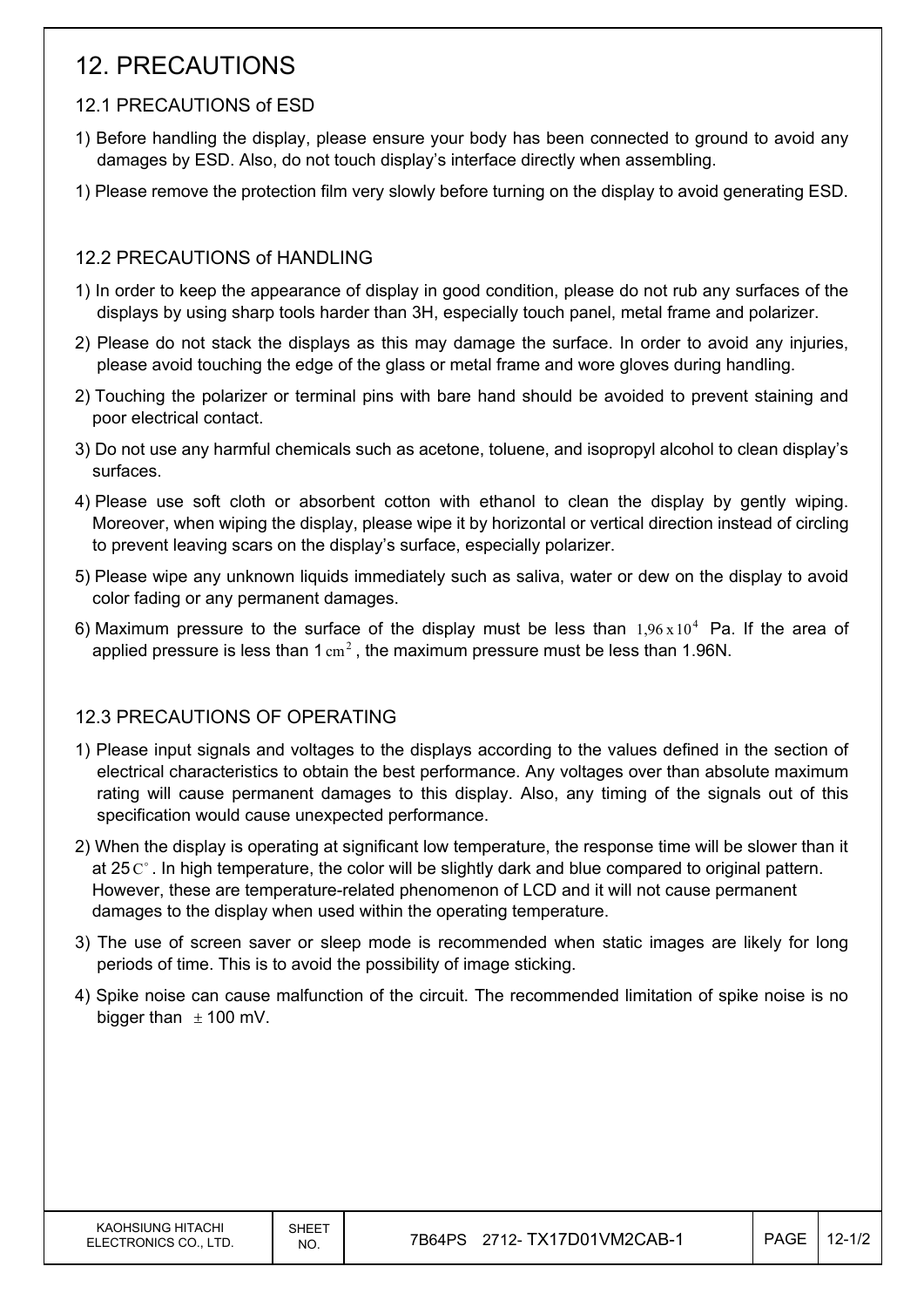### 12.4 PRECAUTIONS of STORAGE

If the displays are going to be stored for years, please be aware the following notices.

- 1) Please store the displays in a dark room to avoid any damages from sunlight and other sources of UV light.
- 2) The recommended long term storage temperature is between 10  $\mathrm{C}^{\circ}$  ~35  $\mathrm{C}^{\circ}$  and 55%~75% humidity to avoid causing bubbles between polarizer and LCD glasses, and polarizer peeling from LCD glasses.
- 3) It would be better to keep the displays in the container, which is shipped from Hitachi, and do not unpack it.
- 4) Please do not stick any labels on the display surface for a long time, especially on the polarizer.